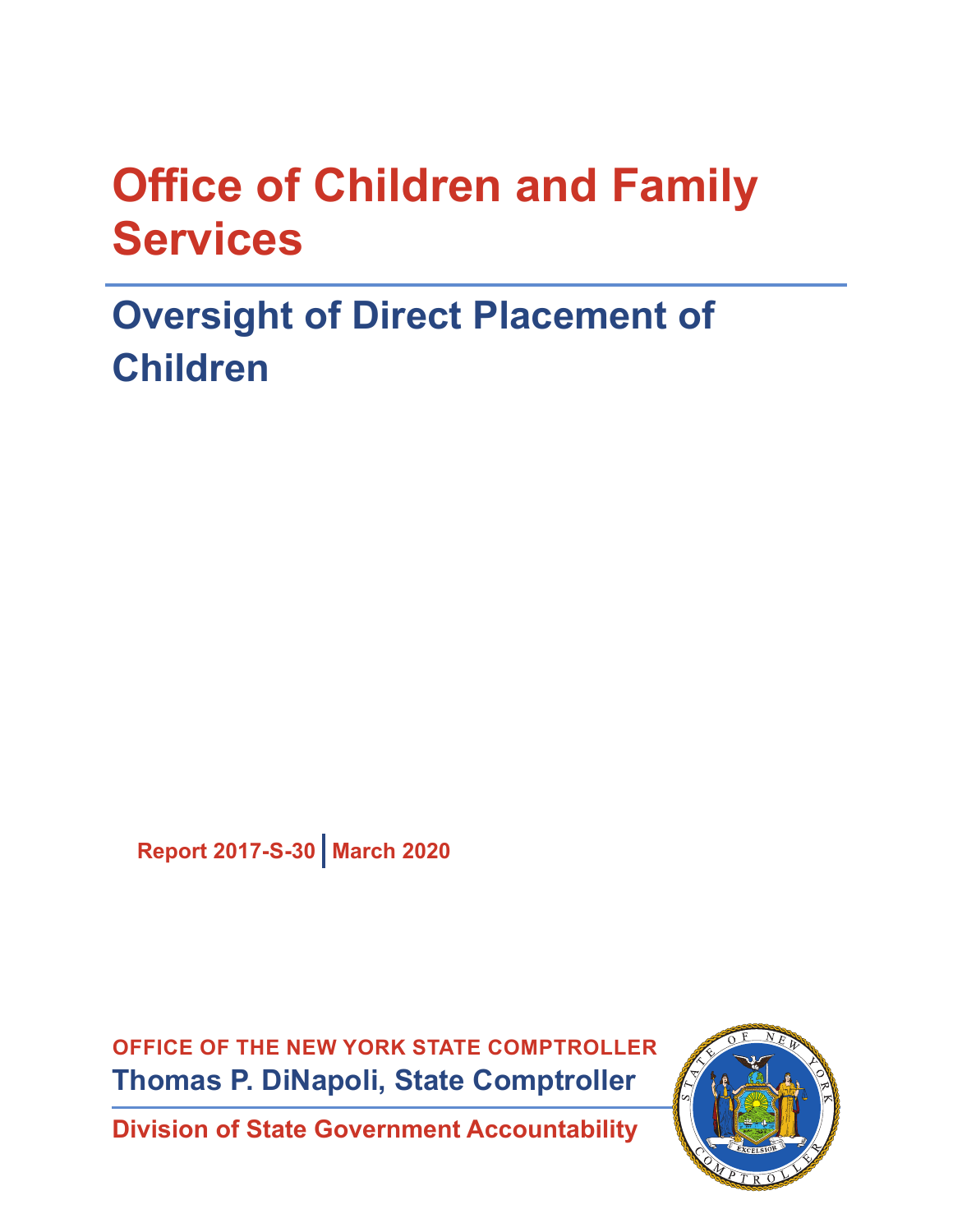# **Audit Highlights**

### **Objective**

To determine whether the Office of Children and Family Services (OCFS) has effective controls in place to ensure that children placed in the direct care of relatives or a suitable person via Family Court Act (FCA) Section 1017 are placed in a safe environment. The audit covers children who were in direct placement between January 1, 2014 and December 31, 2017 and includes subsequent documentation and information provided by OCFS through August 26, 2019.

### **About the Program**

OCFS oversees the State's child welfare system, and its Central Office is responsible for supervising and coordinating child welfare services, which are administered by 58 Local Departments of Social Services (Local Districts) throughout the State and include preventive services focusing on averting scenarios that could result in the placement of a child in foster care. One alternative to foster care is direct placement, where a child is placed in the direct custody of a relative or suitable person under the jurisdiction of the court. In direct placement cases, the court will likely order the Local District to supervise the placement. Most of the standards for foster care do not apply to children in direct placement. However, the New York Codes, Rules and Regulations require Local Districts to document that a placement can safely provide for the needs of the child. Local Districts must also provide the court with information to make decisions regarding the safety and well-being of a child, such as details of the child's service plan and the family's progress. Information regarding children in direct placement is tracked in CONNECTIONS, the system of record for child welfare in New York State.

### **Key Findings**

- OCFS does not maintain adequate oversight of direct placement to ensure that Local Districts comply with applicable laws and regulations and that children are placed in safe environments. Of 30 direct placement cases we sampled, 10 lacked evidence that the Local District provided the courts with all critical case information, which the courts rely on to make decisions regarding the safety and well-being of a child.
- While Local Districts must follow certain regulations, OCFS has not developed the same type of centralized standards, policies, or procedures for supervising all direct placement cases that it has for similar child welfare services, such as foster care. This includes minimum standards for home investigations, which the FCA states may be done "pursuant to regulations of OCFS." As a result, we found that not all cases are receiving the same level of attention across, and possibly even within, Local Districts.
- Direct placement data in CONNECTIONS was not always complete or accurate, which may compromise its integrity and usefulness for OCFS' data analysis, reporting, and performance measure purposes, as well as the reliability of direct placement case tracking. For example, we found discrepancies between source information and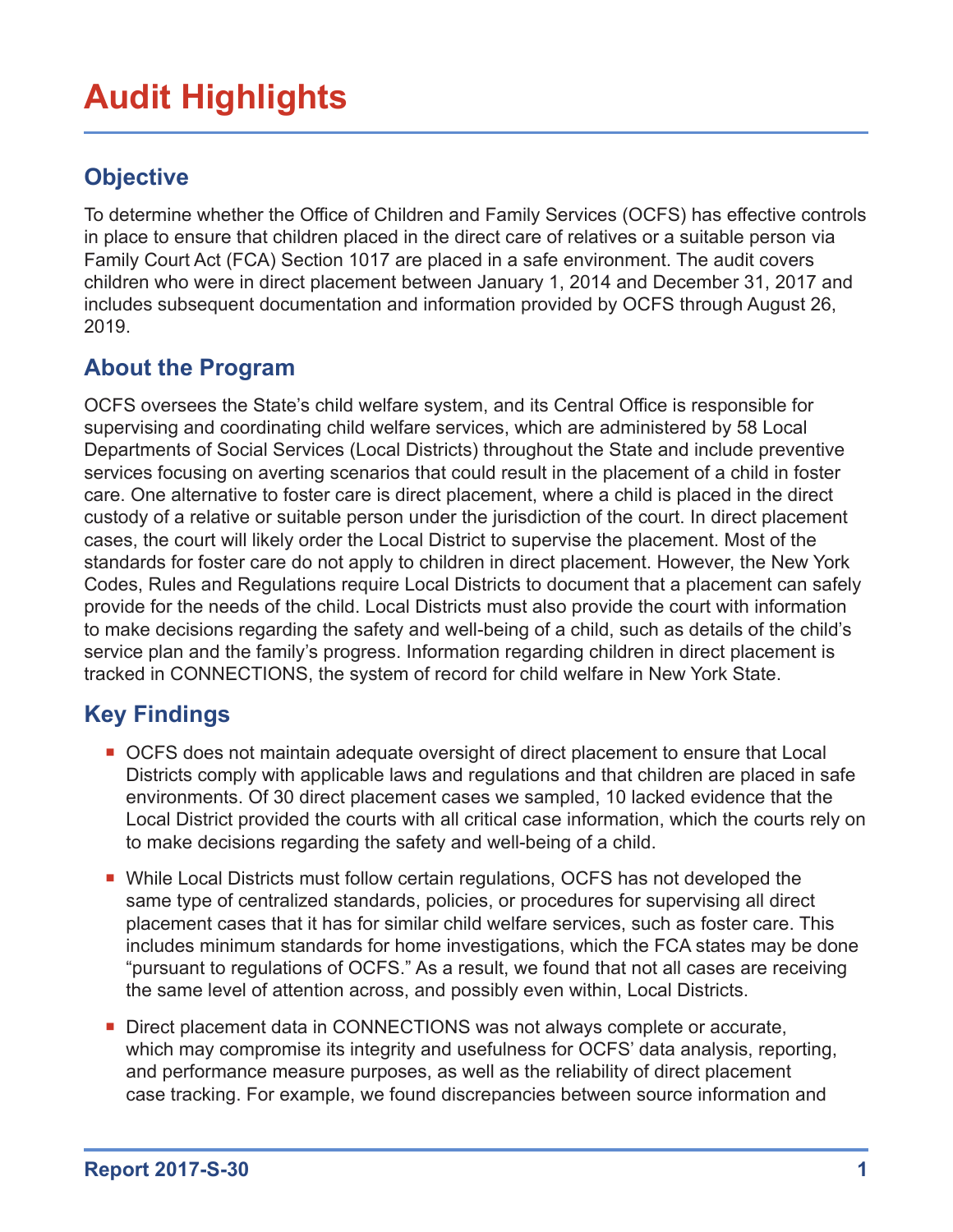CONNECTIONS data for 23 of the 30 cases we reviewed. Additionally, the field indicating why a child was removed from direct placement was blank for over 40 percent of the children whose placement had ended. We also identified four cases where children were misclassified as being in direct placement.

### **Key Recommendations**

- Develop procedures for monitoring Local Districts' handling of direct placement cases.
- **Establish minimum standards for the safety of children in direct placement.**
- **Correct the errors identified in the direct placement data and implement ways to prevent** and detect input errors to ensure that information in CONNECTIONS is complete and accurate.

### **Agency Response**

Throughout its response to the draft report, OCFS attempts to minimize our audit findings and deflect attention from the report's core issue of child safety. In general, OCFS officials took issue with our "flawed" audit objective, proclaiming that the scope of our audit terminates after the court has placed a child. However, OCFS' assertion is wrong. We explained to officials throughout the audit that we were evaluating OCFS on its responsibilities related to the safety of the children before, during, and after the court placement decision. OCFS' response acknowledges it has the legal authority to provide oversight before and after court placement. Rather than attempting to challenge our audit scope and minimize the findings of this audit, we urge OCFS to consider our recommendations and implement changes to better ensure the health, safety, and welfare of children in direct placement.

OCFS also states that our "narrowly construed" scope places OCFS in an "impossible" position to satisfy our recommendations and that our findings presume that OCFS has the authority to overrule a court's placement decision. However, nowhere in the report or during the audit did we make such a claim.

In addition, OCFS indicates that supposed errors and lack of detail in our findings prevented it from providing a full response. In part, OCFS states that our report assumes children placed into direct relative custody follow a statutory schedule for permanency hearing and that our findings were not backed by specific examples or cases for OCFS to review. Yet, we did not state that children in direct placement follow such a schedule and only considered a permanency hearing report to be missing if there was a court order for a permanency hearing. We provided detailed information to OCFS for any cases that we found to be missing permanency hearing reports, some of which OCFS was able to provide. OCFS also finds fault with the two case examples in our report, stating, in part, that there were no immediate safety concerns. However, one of the case records had a document stating that there was enough credible evidence to support allegations of insufficient guardianship, as well as inadequate food, clothing, and shelter. We are concerned by OCFS' unwillingness to recognize areas for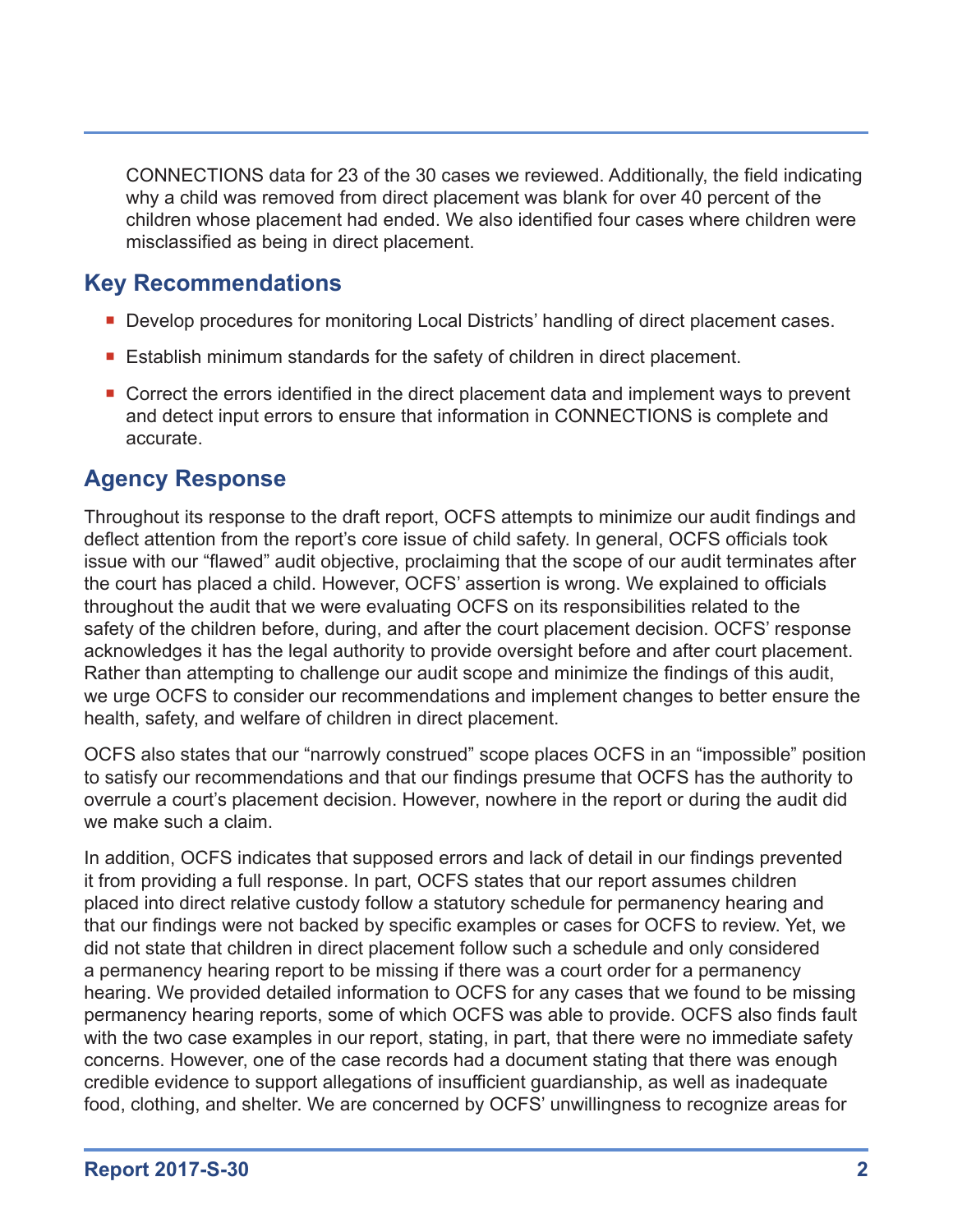improvement, given the vulnerable population it serves. Also, OCFS states that the tone of our report contains "pejorative generalizations about local caseworkers." It's worth noting that we visited numerous counties during our audit that, by and large, agreed there are no minimum standards for handling direct placement cases. Accordingly, we found that counties throughout the State handle direct placements differently.

Lastly, OCFS states that, due to its concerns about OSC's ability to protect the confidentiality of OCFS records, OCFS and OSC entered into a confidentiality agreement that would guarantee access to complete and accurate records. OCFS adds that this necessitated an extensive redacting process and that our follow-up questions about the redacted files involved requests for additional documents not required under the confidentiality agreement. Despite the confidentiality agreement "guaranteeing access to complete and accurate records," OCFS required that we amend the original agreement before providing us with data we had requested for months. Included in the amendment was OCFS' requirement that files be redacted and scanned to us electronically, rather than allowing us to visit counties to view the files with the assistance of an OCFS representative. We did not request information in violation of the confidentiality agreement or federal and State confidentiality laws. In fact, the follow-up documents (e.g., permanency hearing reports) we requested from OCFS for certain cases had been included in some of the case files OCFS provided initially, and thus were covered under the confidentiality agreement.

OCFS' response includes multiple misleading and/or inaccurate statements. Furthermore, its dismissive response is not indicative of an appropriate agency control environment, particularly given the vulnerable population it protects. Consequently, we urge OCFS to reconsider its position relating to the audit's findings and recommendations to enable it to better fulfill its vital mission. Our responses to those comments are included in the report's State Comptroller's Comments, which are embedded in OCFS' response.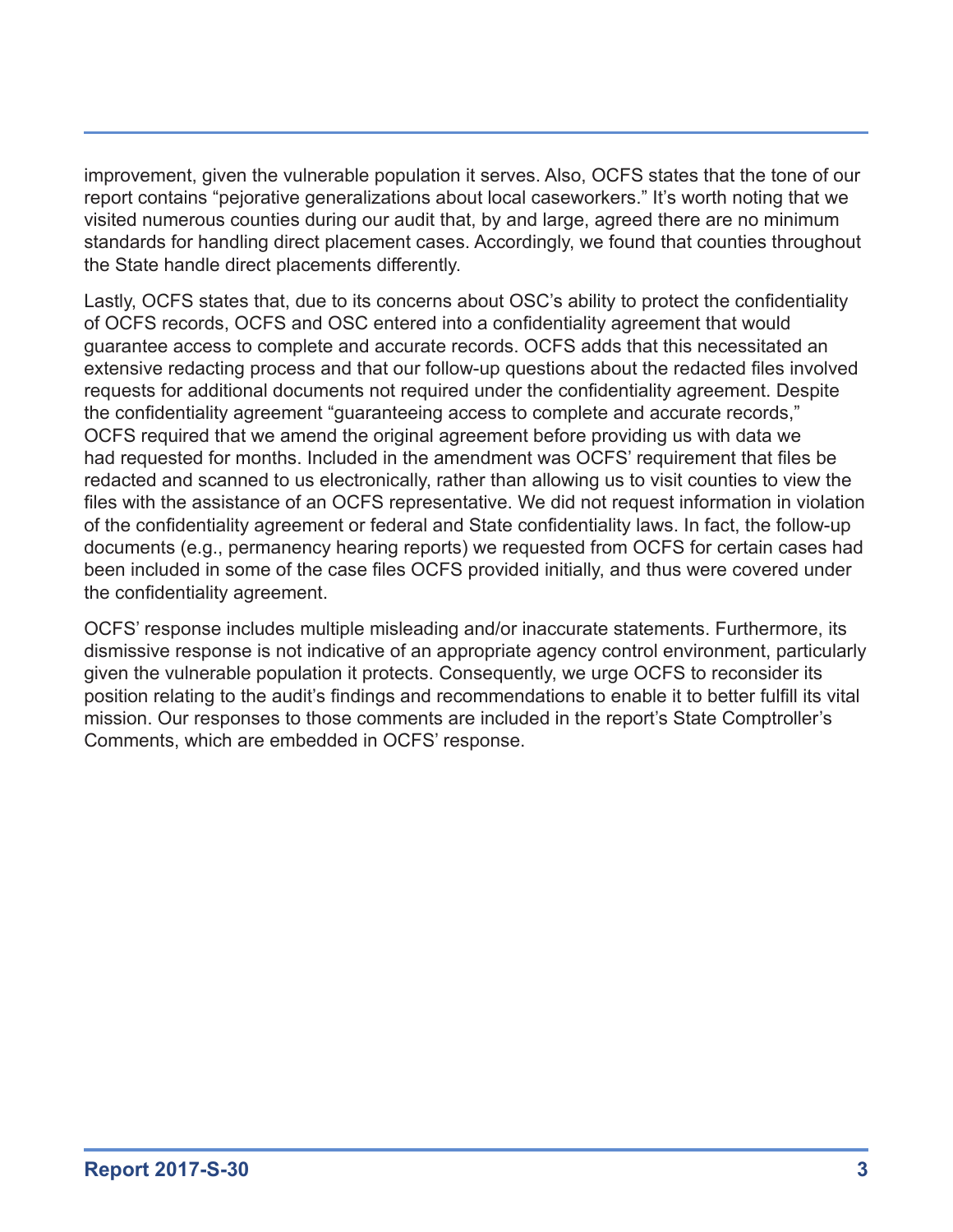

### **Office of the New York State Comptroller Division of State Government Accountability**

March 2, 2020

Ms. Sheila J. Poole Acting Commissioner Office of Children and Family Services 52 Washington Street Rensselaer, NY 12144

Dear Commissioner Poole:

The Office of the State Comptroller is committed to helping State agencies, public authorities, and local government agencies manage their resources efficiently and effectively. By so doing, it provides accountability for the tax dollars spent to support government operations. The Comptroller oversees the fiscal affairs of State agencies, public authorities, and local government agencies, as well as their compliance with relevant statutes and their observance of good business practices. This fiscal oversight is accomplished, in part, through our audits, which identify opportunities for improving operations. Audits can also identify strategies for reducing costs and strengthening controls that are intended to safeguard assets.

Following is a report of our audit entitled *Oversight of Direct Placement of Children*. This audit was performed pursuant to the State Comptroller's authority as set forth in Article V, Section 1 of the State Constitution and Article II, Section 8 of the State Finance Law.

This audit's results and recommendations are resources for you to use in effectively managing your operations and in meeting the expectations of taxpayers. If you have any questions about this report, please feel free to contact us.

Respectfully submitted,

*Division of State Government Accountability*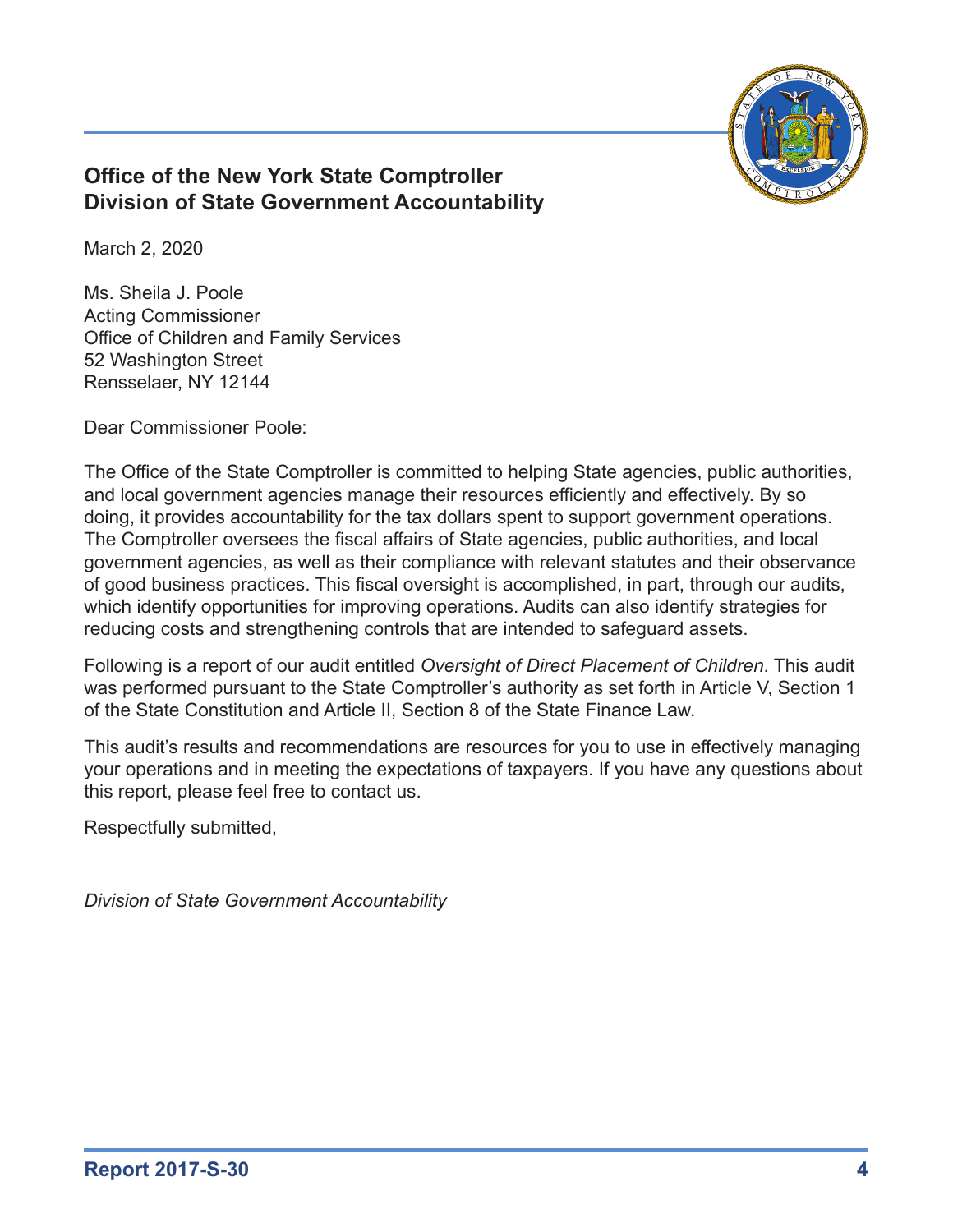# **Contents**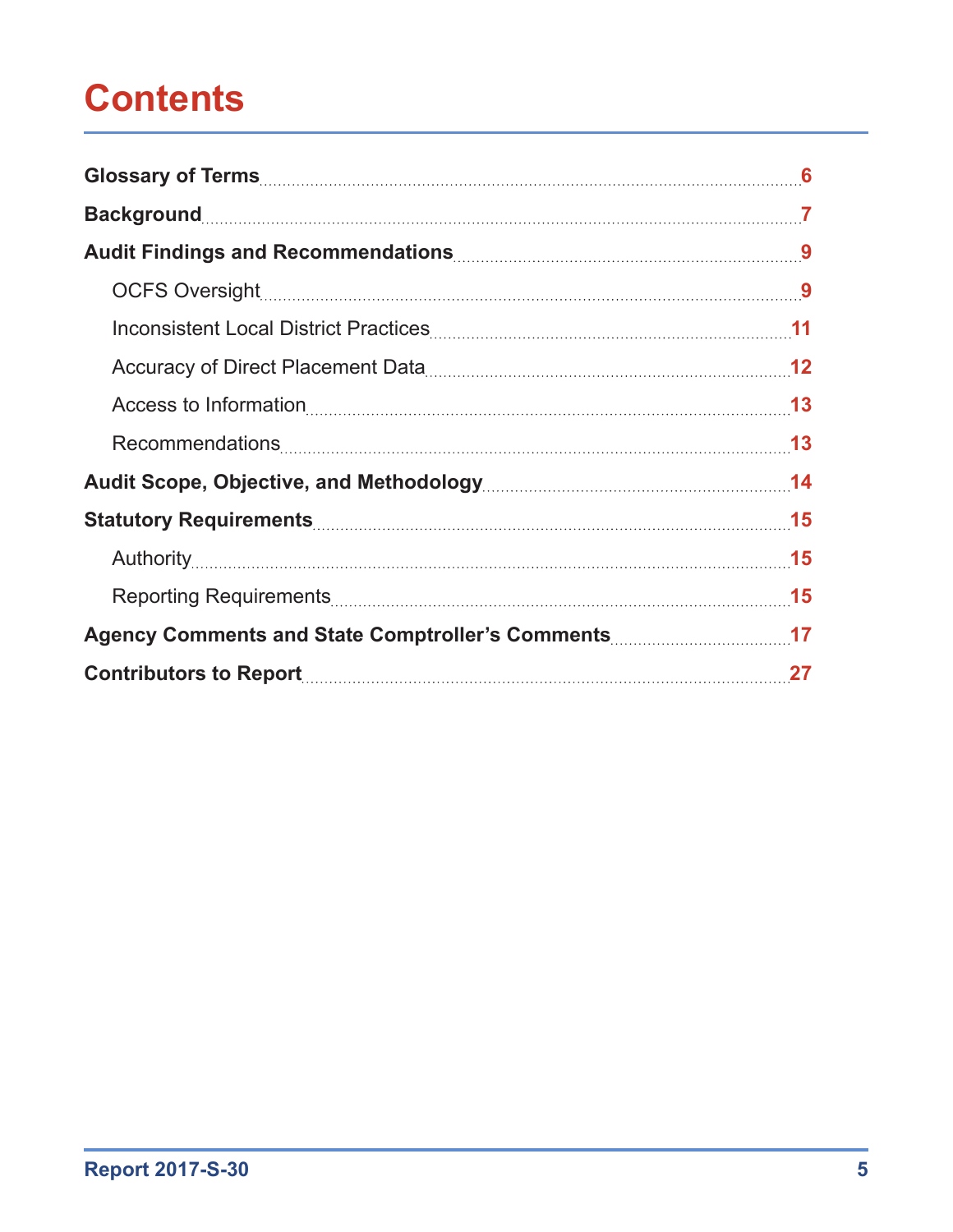# <span id="page-6-0"></span>**Glossary of Terms**

| Term                  | <b>Description</b>                         | <b>Identifier</b> |
|-----------------------|--------------------------------------------|-------------------|
| <b>Central Office</b> | Office of Children and Family Services'    | <b>Key Term</b>   |
|                       | <b>Central Office</b>                      |                   |
| Direct placement      | Children placed in the direct custody of a | <b>Key Term</b>   |
|                       | relative or suitable person via Section    |                   |
|                       | 1017 of the Family Court Act               |                   |
| <b>FCA</b>            | <b>Family Court Act</b>                    | Law               |
| <b>Local District</b> | <b>Local Department of Social Services</b> | <b>Key Term</b>   |
| <b>NYCRR</b>          | New York Codes, Rules and Regulations      | Regulation        |
| <b>OCFS</b>           | Office of Children and Family Services     | Auditee           |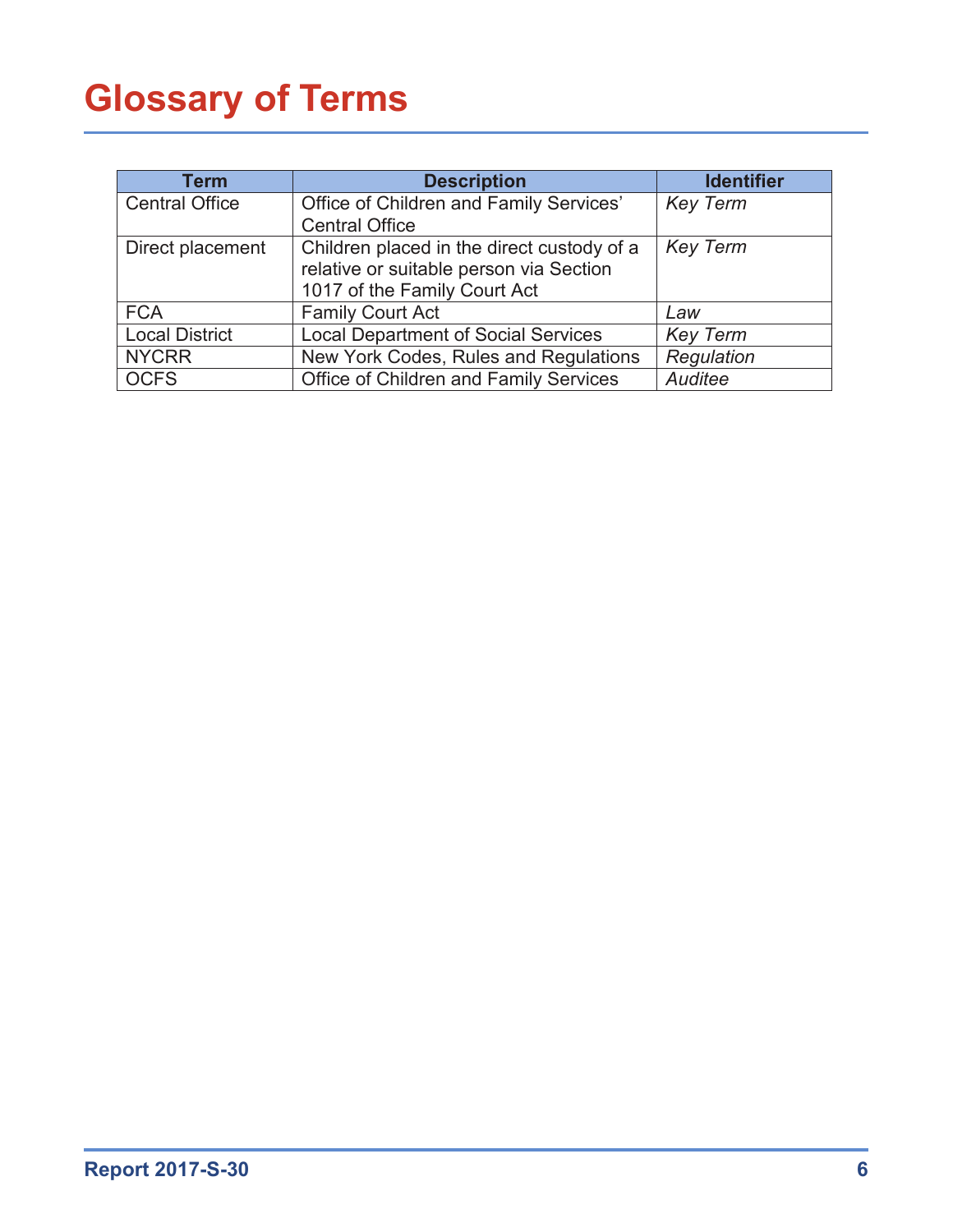# <span id="page-7-0"></span>**Background**

In New York State, the child welfare system is State supervised and locally administered. The Office of Children and Family Services (OCFS) oversees the child welfare system, and its Central Office is responsible for supervising and coordinating child welfare services, including child protective services, foster care, adoption, and preventive services, which are administered by 58 Local Departments of Social Services (Local Districts) throughout the State. According to the Social Services Law, one purpose of preventive services is "averting an impairment or disruption of a family which will or could result in the placement of a child in foster care." In keeping with the law, OCFS developed its Child Welfare Practice Model, designed to establish a consistent and recognizable approach to child welfare practices across the State and ensure that out-of-home placements (when necessary) are a safe, short, and stable experience for children.

Preventive services may be provided to a family voluntarily or as a result of a Family Court order. Court-ordered services usually result from a proceeding involving alleged abuse or maltreatment of a child, based on Article 10 of the Family Court Act (FCA), arising from a petition filed by a Local District. These proceedings may result in a child being temporarily placed directly with a relative or suitable caregiver under FCA Section 1017 and are sometimes referred to as direct placement custody.

With direct placement custody, the appointed caregiver has the authority to care for the child temporarily and the court will likely order the Local District to supervise the placement. New York Codes, Rules and Regulations (NYCRR), Title 18, Part 428, requires Local Districts to document whether a placement can safely provide for the needs of the child. Local Districts are also required under the NYCRR to develop permanency hearing reports, which address the progress and status of children who have been removed, including safety in their current environment.

Like foster care, direct placement is intended to be a temporary arrangement while parents work to resolve safety or child behavior issues. However, most of the standards required for foster care do not apply to children in direct placement. For example, whereas a home investigation for foster care must take into account such factors as the age of the caregiver, the size and location of the child's sleeping space, and whether space is being rented out to others, there are no similar detailed standards for a direct placement home investigation. Nevertheless, Local Districts are increasingly turning to alternatives to foster care – such as direct placement – as a means to promote safety through the use of relatives or other suitable persons as alternate caretakers.

OCFS' *Family Assessment and Service Plan Manual* establishes certain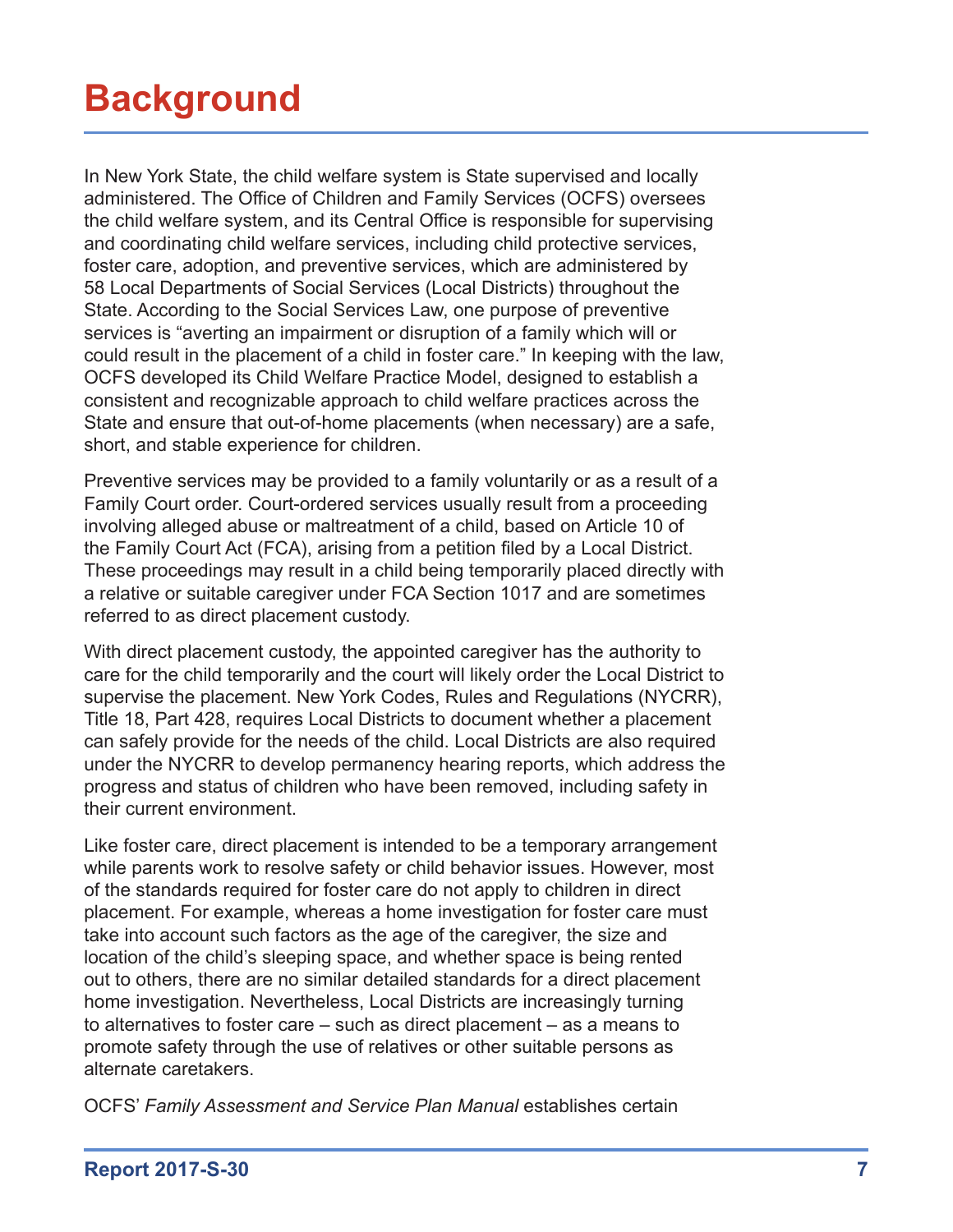requirements for Local Districts in their oversight of direct placement cases. For instance, OCFS is responsible for assessing the well-being of children in a direct placement setting to ensure their normal growth and development and to identify and respond to any issues, concerns, or needs that may arise. The manual also states that it is the Local Districts' duty to proactively assess safety within the direct placement setting and take timely and effective action to lessen vulnerabilities and protect the children if safety concerns arise.

OCFS uses CONNECTIONS as its system of record to document information about children in direct placement. CONNECTIONS data is also used to report to the Executive and the public, and it is the main way OCFS can centrally access case information about direct placement cases recorded by Local Districts. As reported in CONNECTIONS, from 2014 through 2017, 13,394 children in New York State were directly placed with caregivers via FCA Section 1017, with 3,837 (29 percent) of those still in direct placement as of December 31, 2017.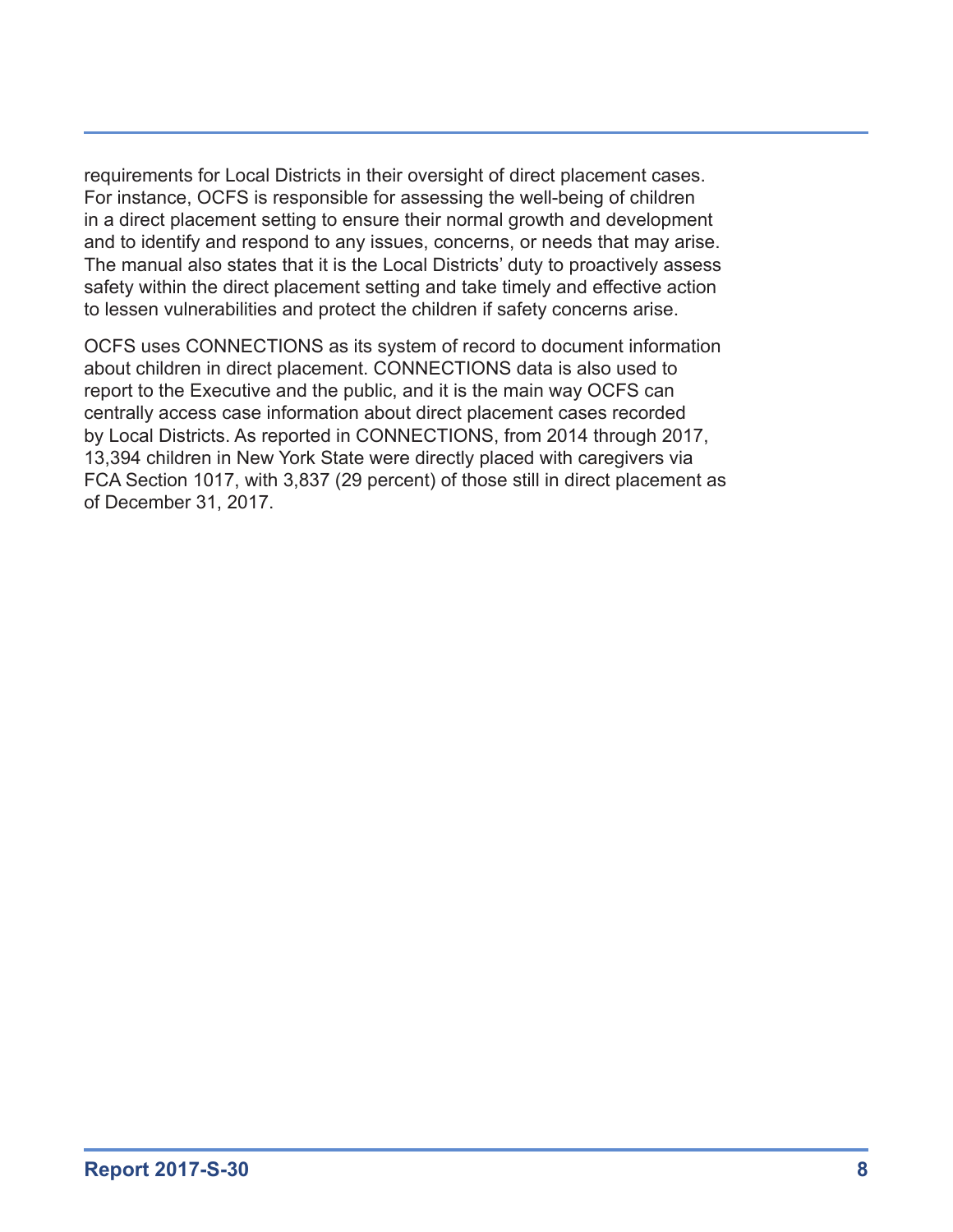# <span id="page-9-0"></span>**Audit Findings and Recommendations**

While using relatives or other suitable persons as alternate caretakers may be preferable to foster care as a safe, short, and stable experience for children, whenever a child moves from one living environment to another, safety is always of paramount concern. However, OCFS has not developed the same type of centralized standards, policies, or procedures for Local Districts to follow in supervising all direct placement cases as it has for similar child welfare services, such as foster care. Rather, it relies on each Local District to develop and follow its own policies. OCFS also does little to monitor Local Districts' handling of direct placement cases. As such, there is limited assurance that Local Districts are providing the level of direct placement supervision these situations necessitate, consistent with OCFS' Child Welfare Practice Model.

Additionally, we found that OCFS' CONNECTIONS database, the system of record for direct placement information, contained numerous inaccuracies that compromise its integrity and usefulness for OCFS' data analysis, reporting, and performance measure purposes and the reliability of direct placement case tracking.

## **OCFS Oversight**

Central Office does not have procedures for monitoring Local Districts' handling of direct placement cases, and does little to assess their performance. Central Office itself asserted that its role in the oversight of the direct placement of children is very limited under the law.

According to Central Office officials, OCFS' regional offices assist Local Districts when an issue regarding children in direct placement is brought to their attention. In addition, direct placement cases may be selected during regional office assessments of preventive service cases. Other than this, OCFS does not take any proactive steps to ensure that Local Districts comply with applicable laws and regulations for direct placement cases, and that children are placed in a safe environment. Furthermore, its office assessments do not specifically target direct placement cases for review. Without adequate oversight, there is no way to ensure that Local Districts are properly supervising direct placements, including providing courts with all relevant information for legal decision making. Given that direct placements may be used as one measure of success for OCFS' Child Welfare Practice Model – specifically, direct placements with relatives – we believe greater oversight is warranted.

We reviewed a sample of 30 case files, which included 56 children in direct placement supervised by four different Local Districts, and found that Local Districts are not always supervising direct placement cases as required by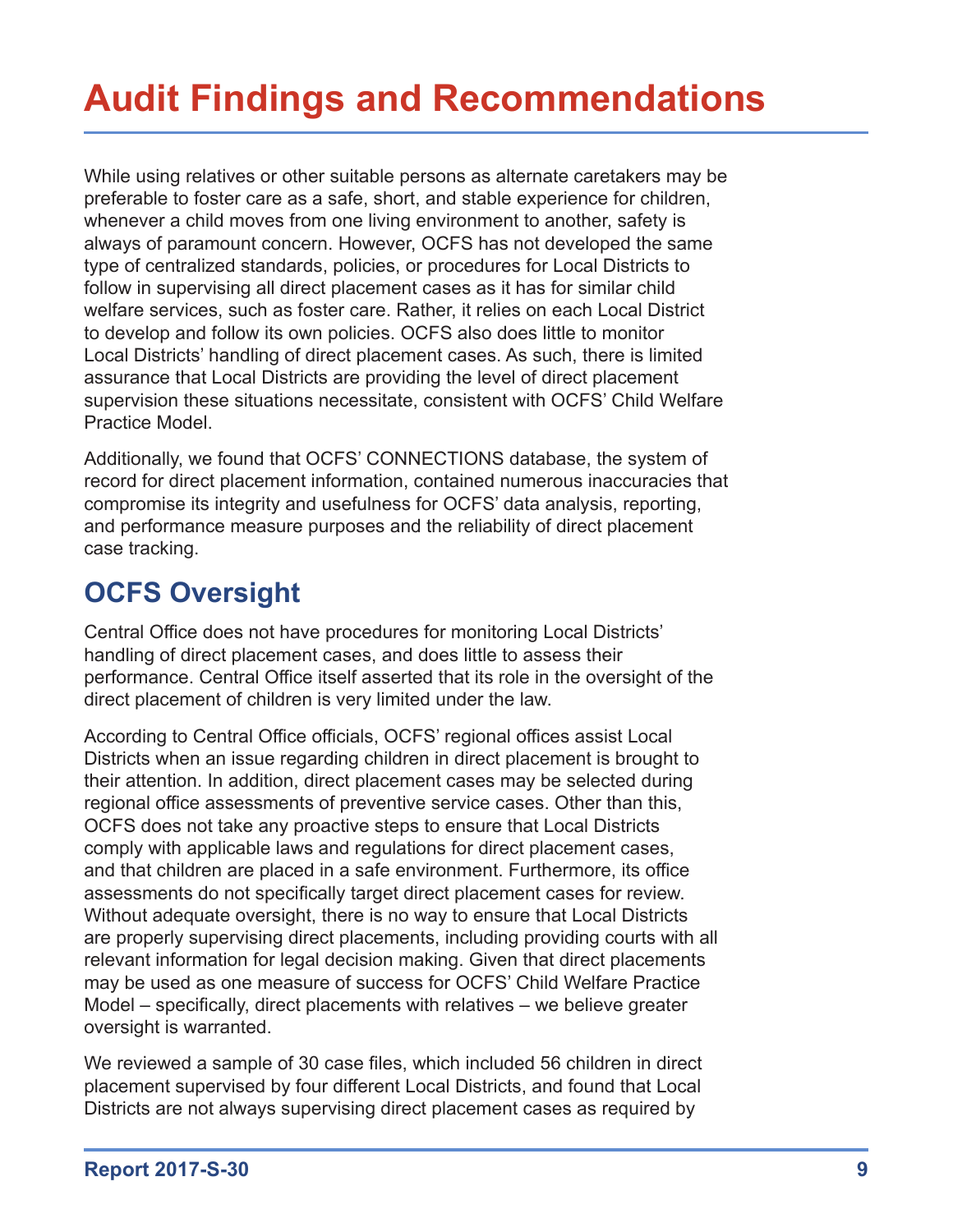the governing regulations. For instance, we identified seven cases lacking evidence that the respective Local District developed all required permanency hearing reports, which supply the court with case information critical for its decision making.

In addition, we found that Local Districts do not always report all the details of a case to the court, as we identified three cases with questionable conditions that lacked documentation that they had been reported to the court. The Local Districts had developed all required permanency hearing reports for these three cases, but did not report questionable conditions to the court, whether on the permanency hearing reports or otherwise. For example:

- In one case, siblings were placed with an adult relative who had a history of domestic violence and suspected drug use. A neighboring Local District performing its own investigation expressed concerns about the adult relative, including possible drug use and unlicensed driving. Furthermore, the children regularly came to school disheveled and unkempt. The Local District overseeing the children claimed that it confirmed with the Department of Motor Vehicles that the adult relative had a valid license; however, within seven months, multiple police reports surfaced stating the adult relative not only had a suspended learner permit, but also kept a loaded shotgun in one of the bedrooms of the placement home. A school nurse also notified the Local District that she feared for the safety of one of the children. Although custody of the children was transferred to their grandmother, she lived in the same building as the adult relative and the adult relative continued to look after the children. We could not find any indication that these conditions had been communicated to the court. According to county officials, they do not report specific events of a Child Protective Services investigation to the court.
- In another case, Local District notes described a placement home as having garbage and dirty dishes constantly present throughout the home, along with medications within children's reach. In addition, children were sleeping in cluttered rooms with laundry blocking the exits. These conditions existed for at least two months with no record of ever having been reported to the court. Furthermore, Local District notes indicated that the placement home was only cleaned to meet the "minimum degree of care." However, neither the Local District nor OCFS defined what constitutes a "minimum degree of care" for a home, as both have stated that there are no required standards.

While it is a family court judge who makes the legal decision as to whether a child will be placed or continue in direct placement, this decision is based, in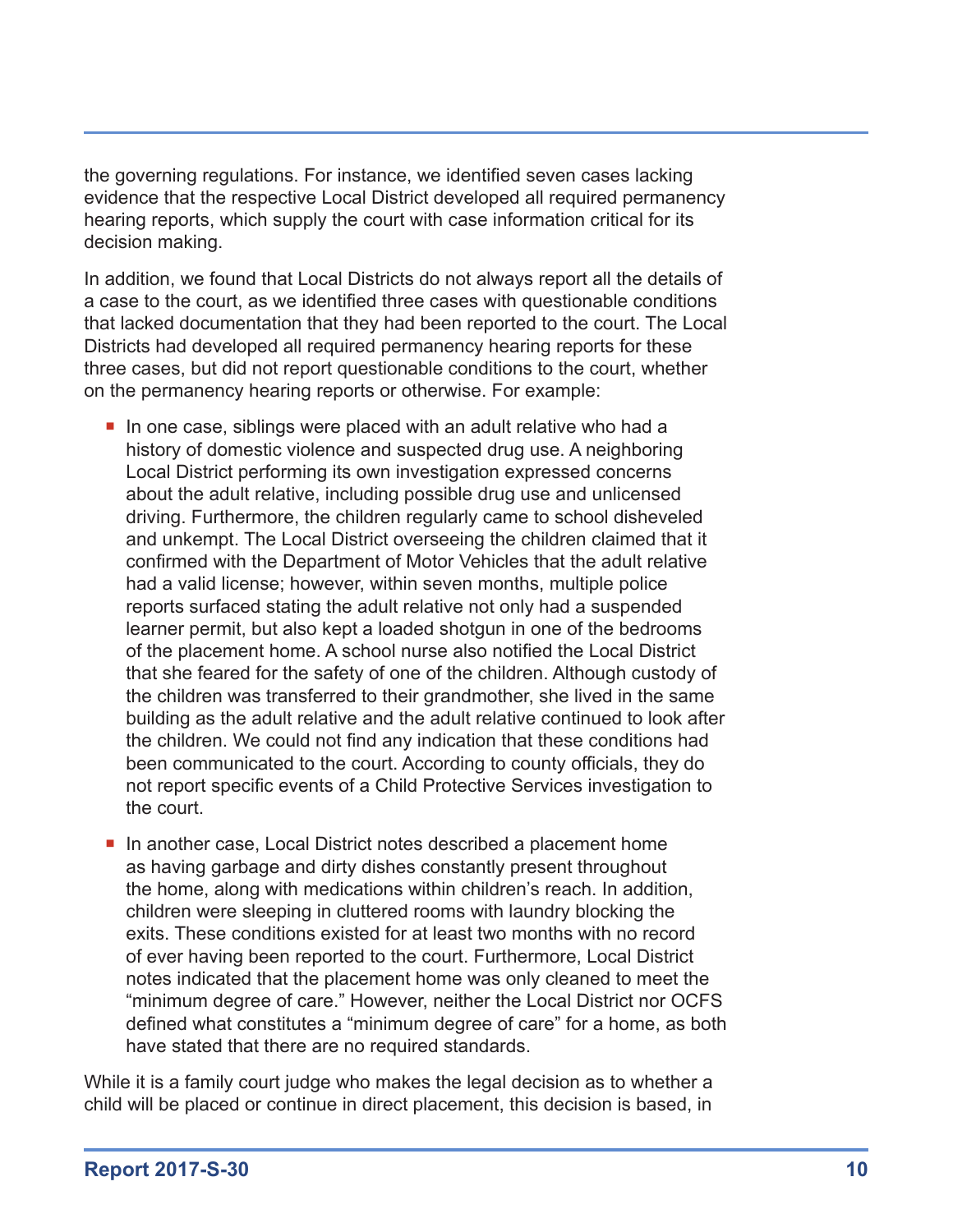<span id="page-11-0"></span>part, on input from the Local Districts. Without proper oversight, OCFS has no way of ensuring that Local Districts are providing all relevant information to the courts.

## **Inconsistent Local District Practices**

Local Districts must follow certain regulatory requirements, but OCFS has not developed the same kind of centralized standards, policies, or procedures for supervising all direct placement cases as it has for similar child welfare services, such as foster care. This includes minimum standards for home investigations, which the FCA states may be done pursuant to regulations of OCFS. The FCA also states that if a home is found to be unqualified, the Local Districts shall report this and the reasons to the court. Further, while OCFS has developed several guides and manuals with information for Local District supervision of direct placements, this guidance does not apply in all instances. For example, there is a *Child Protective Services Program Manual*, but this only applies if there is also an open Child Protective Services case while a child is in direct placement.

We interviewed officials from 53 Local Districts and found that their supervision of direct placement varied, and not all cases are receiving the same level of attention across, and possibly even within, Local Districts. For instance, several Local Districts told us that, to the extent possible, they monitor children in direct placement as they would those in foster care. Some Local Districts utilize a checklist or other form to document the home investigation and ensure that critical aspects are covered. However, 25 of the Local Districts stated they do not use a standard form or template to ensure they gather consistent information during a home investigation.

We also found that Local Districts varied in their documentation of home investigations. While some Local Districts included explicit details – for example, noting smoke and carbon monoxide detectors, sleeping spaces, and weapons – others were vague and nondescript. For example, documentation by one Local District contained statements such as:

- "Home appears to meet minimum standards for health and safety."
- "No safety issues present during home visit."
- "House was neat and exceeded minimum degree of care ... no domestic violence in the house and no drugs or alcohol used."

Furthermore, Local Districts also varied in the frequency of their follow-up visits. In our sample of 30 cases, we found that, in the majority of cases, Local Districts visited the placement home once a month (17), while others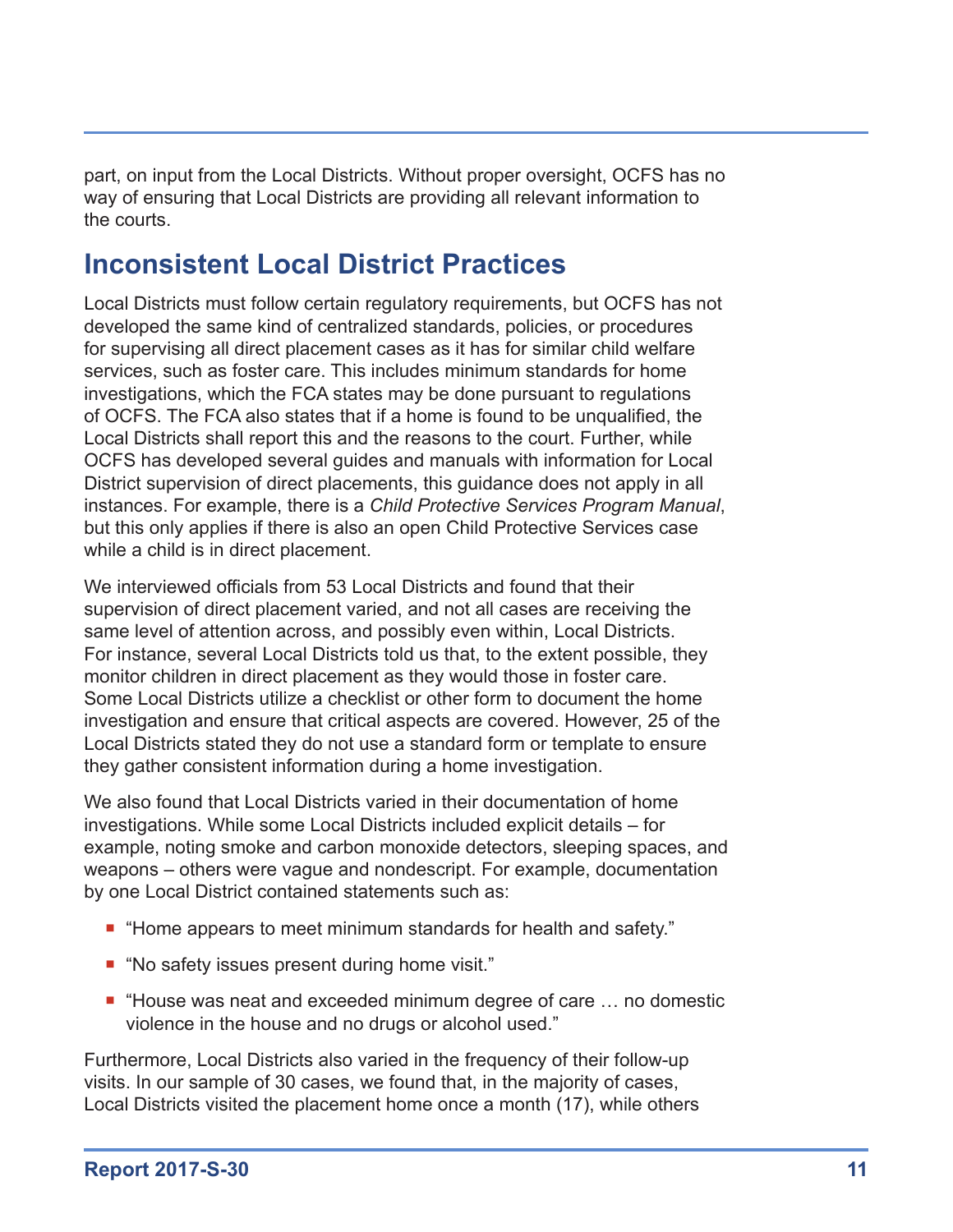<span id="page-12-0"></span>visited twice a month (4), weekly (2), or less than monthly (4). In another two instances, the Local District only visited the placement home once; for one case, we found no evidence that the Local District ever visited the placement home. The frequency of home visits varied significantly both across and within Local Districts.

The lack of standards for supervising direct placements is contradictory to OCFS' Child Welfare Practice Model, which was developed to establish a consistent and recognizable approach to child welfare practices across the State and designed to ensure that out-of-home placements (when necessary) are a safe, short, and stable experience for children. As such, we have limited assurance that this model's purpose is being carried out.

## **Accuracy of Direct Placement Data**

OCFS uses CONNECTIONS – the system of record for documenting information about children who are in direct placement – to centrally access case information recorded by Local Districts. However, we found errors and discrepancies that render the data unreliable for OCFS' reporting and performance measure purposes, not to mention for accurately tracking children who have been placed. During our review of the 30 case files, we identified 4 cases where children were misclassified as being in direct placement. Additionally, while pulling our sample cases, OCFS identified and corrected discrepancies for eight cases.

For example, when pulling one of the cases in our sample, OCFS determined that the court order listed the wrong name for the child. Fortunately, the child was in the correct direct placement. An amended order was submitted in November 2018, three years after the original placement in December 2015 and one month after OCFS began pulling our requested sample. The child had been removed from the direct placement in September 2016.

We also identified additional discrepancies between the original case files and the CONNECTIONS data for 23 of the 30 cases we reviewed. For example, some cases had incorrect placement start or end dates, while others had no end date at all, even though the file contained a court order showing that the placement had ended.

Despite using CONNECTIONS data for reports and performance measures, OCFS could not support how it ensures the accuracy of the direct placement data in the system. Further, while OCFS internal audits of preventive cases may include children in direct placement, as previously mentioned, they do not specifically target direct placement when selecting cases to review. As a result, it is possible that these discrepancies would have remained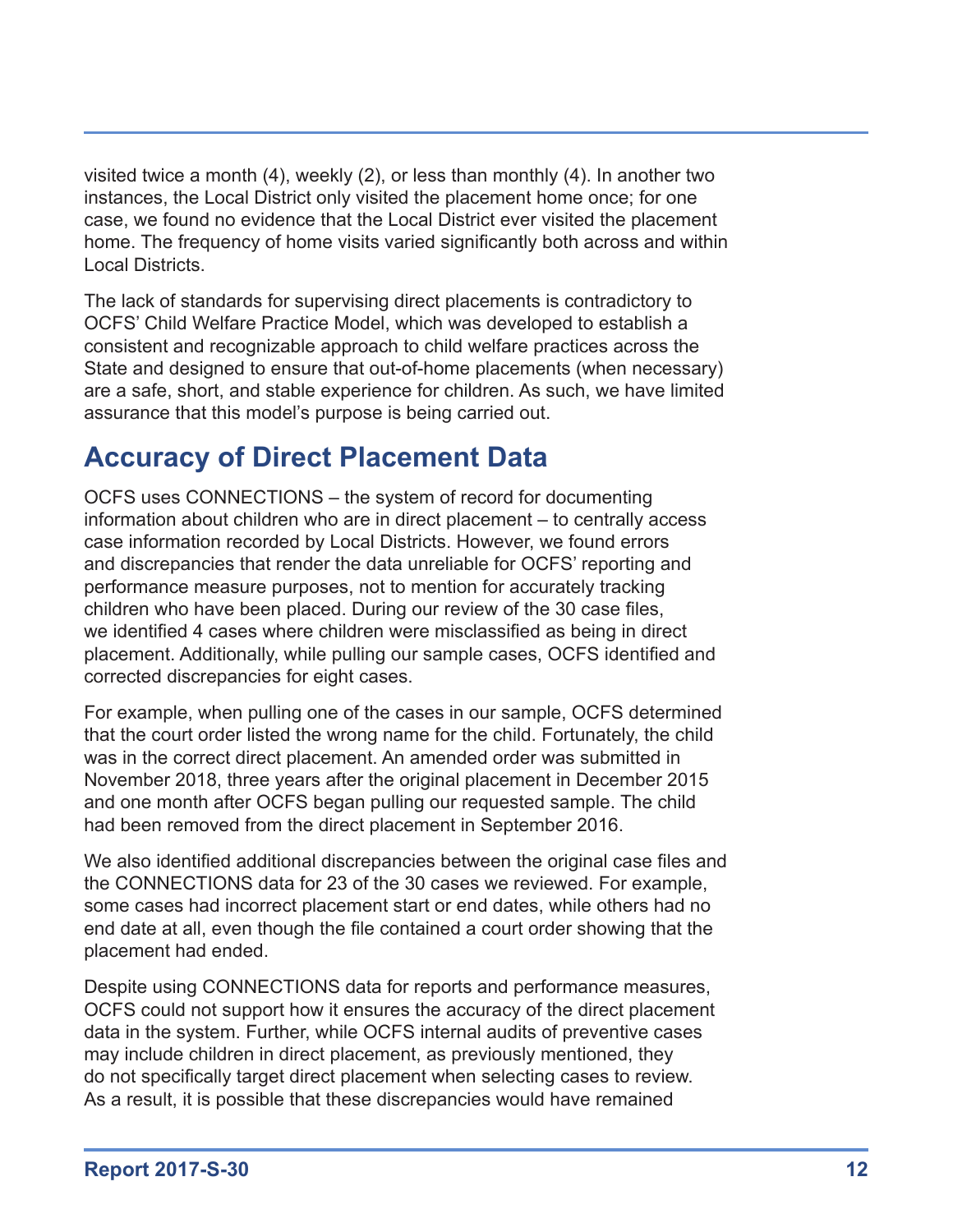<span id="page-13-0"></span>undisclosed had they not been selected for our sample review.

In addition, the direct placement data provided by OCFS did not contain a field for caregiver name and address. Furthermore, for over 40 percent of the children whose placement ended, the field for explaining why a child was removed from direct placement was blank. Without accurate and complete information, OCFS cannot effectively monitor direct placements using CONNECTIONS.

## **Access to Information**

Our audit required access to confidential and sensitive information, and we entered into a confidentiality agreement with OCFS. However, after signing the confidentiality agreement, OCFS sought to impose additional restrictions based on its misguided interpretation of various laws as well as the confidentiality agreement itself. While we disagreed and objected to the additional restrictions being placed on our access to information, we ultimately agreed to the subsequent amendment of the confidentiality agreement in the interest of proceeding with the audit. Despite the additional restrictions, we were still able to draw conclusions regarding our audit objective to the extent possible based on the documentation we received.

The agreement and subsequent amendment limited our access to case files and CONNECTIONS records. Therefore, we have no assurance that the information we received is complete. Readers should consider these limitations when reviewing our findings and conclusions.

### **Recommendations**

- **1.** Develop procedures for monitoring Local Districts' handling of direct placement cases.
- **2.** Develop procedures for county supervision of children in direct placement to ensure greater consistency across the State.
- **3.** Establish minimum standards for the safety of children in direct placement.
- **4.** Correct the errors identified in the direct placement data and implement ways to prevent and detect input errors to ensure that information in CONNECTIONS is complete and accurate.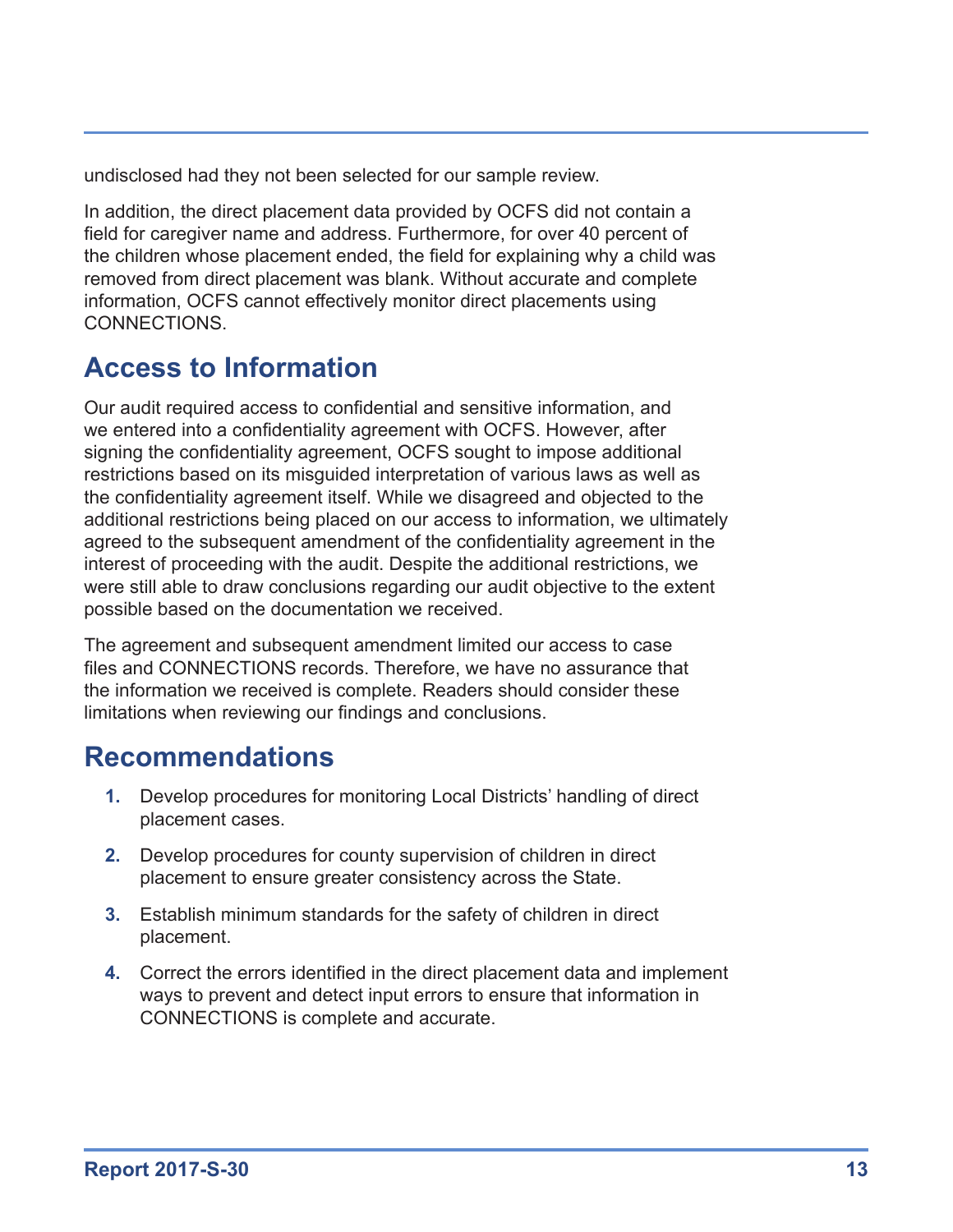# <span id="page-14-0"></span>**Audit Scope, Objective, and Methodology**

The objective of our audit was to determine if OCFS has effective controls in place to ensure that children placed in the direct care of relatives or suitable persons via FCA Section 1017 are placed in a safe environment. The audit covers children who were in direct placement between January 1, 2014 and December 31, 2017 and includes subsequent documentation and information provided by OCFS through August 26, 2019.

To accomplish our objective and assess internal controls related to our objective, we reviewed relevant laws and regulations as well as OCFS guidance related to direct placement. We also interviewed officials at Central Office and from 53 of the 58 Local Districts in the State. Additionally, to test county supervision of direct placement cases, we judgmentally selected a sample of four counties based on geographic location and the total number of children in direct placement during our scope. In each of these counties, we selected two random samples of cases, one sample each of cases with and without children involved in an active Child Protective Services investigation, for a total of 30 out of 6,608 direct placement cases (outside of New York City). In evaluating the case records, we reviewed whether the Local District provided the services required under the NYCRR, assessed the safety of the placement home, and notified the court when it identified any circumstances that compromised the safety and well-being of children in direct placement. The results of our sampling work cannot be projected.

As described in this report, our access to case files and CONNECTIONS records was limited. In addition, we found instances where information in CONNECTIONS could not be relied upon, as it was inaccurate and/or incomplete. As a result, we placed limited reliance on the data, mainly using it to select our sample and for background information. We relied on other documentation in OCFS case files to support our findings.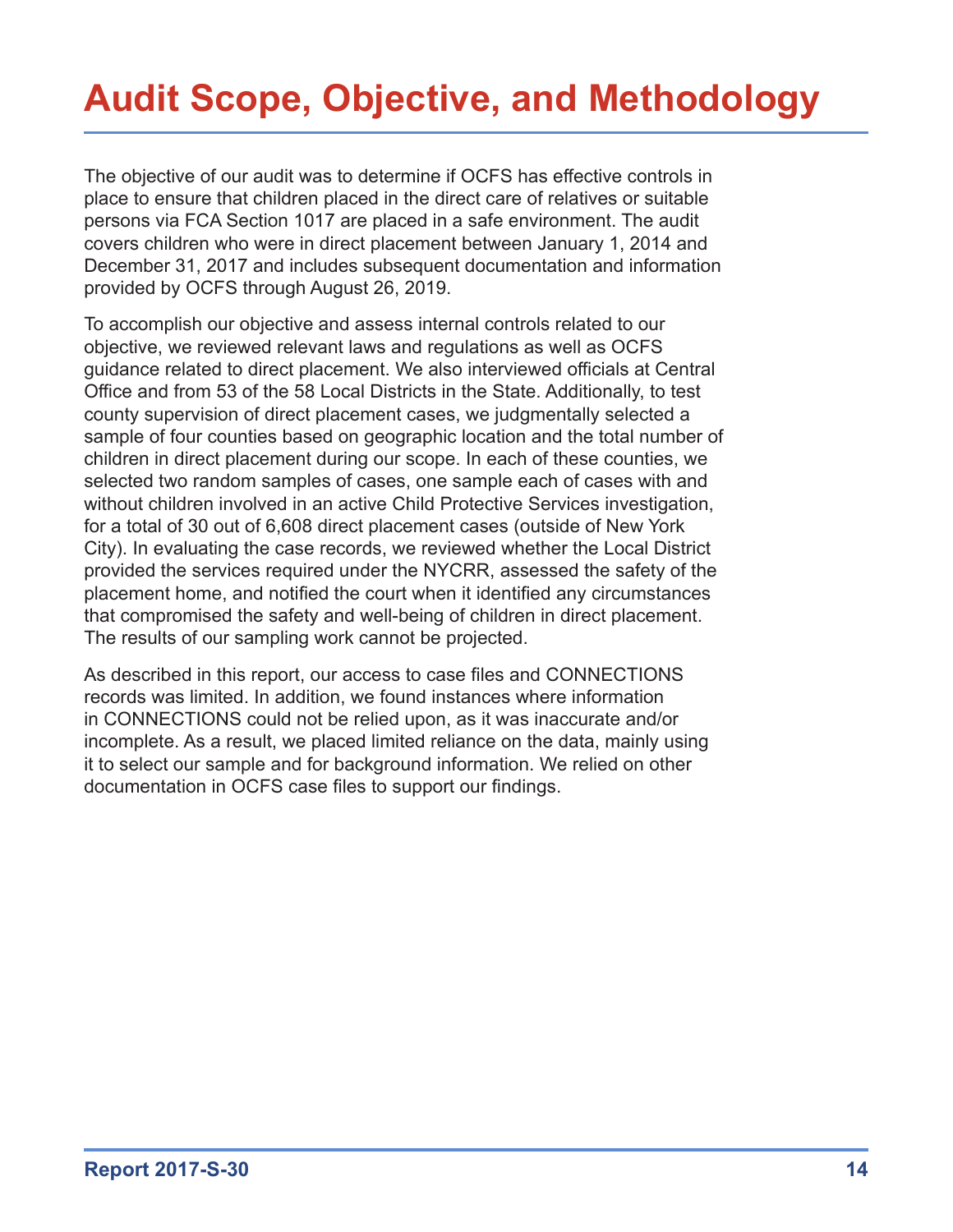## <span id="page-15-0"></span>**Authority**

The audit was performed pursuant to the State Comptroller's authority as set forth in Article V, Section 1 of the State Constitution and Article II, Section 8 of the State Finance Law

We conducted our performance audit in accordance with generally accepted government auditing standards. Those standards require that we plan and perform the audit to obtain sufficient, appropriate evidence to provide a reasonable basis for our findings and conclusions based on our audit objective. We believe that the evidence obtained provides a reasonable basis for our findings and conclusions based on our audit objective.

In addition to being the State Auditor, the Comptroller performs certain other constitutionally and statutorily mandated duties as the chief fiscal officer of New York State. These include operating the State's accounting system; preparing the State's financial statements; and approving State contracts, refunds, and other payments. In addition, the Comptroller appoints members to certain boards, commissions, and public authorities, some of whom have minority voting rights. These duties may be considered management functions for purposes of evaluating organizational independence under generally accepted government auditing standards. In our opinion, these functions do not affect our ability to conduct independent audits of program performance.

## **Reporting Requirements**

A draft copy of the report was provided to OCFS officials for their review and formal written comment. We are disappointed in OCFS' failure to address the report's recommendations. Rather than consider the recommendations as an opportunity to improve their oversight, OCFS officials expressed nearly universal disagreement with the audit conclusions and recommendations. We urge OCFS to consider our recommendations and implement changes to ensure the health, safety, and welfare of children in direct placement.

We also note that OCFS' response includes multiple misleading and/or inaccurate statements. Our responses to those comments are included as State Comptroller's Comments, which are embedded in OCFS' response. OCFS' response references two exhibits that are not included because they contain confidential information.

Within 180 days after final release of this report, as required by Section 170 of the Executive Law, the Commissioner of the Office of Children and Family Services shall report to the Governor, the State Comptroller, and the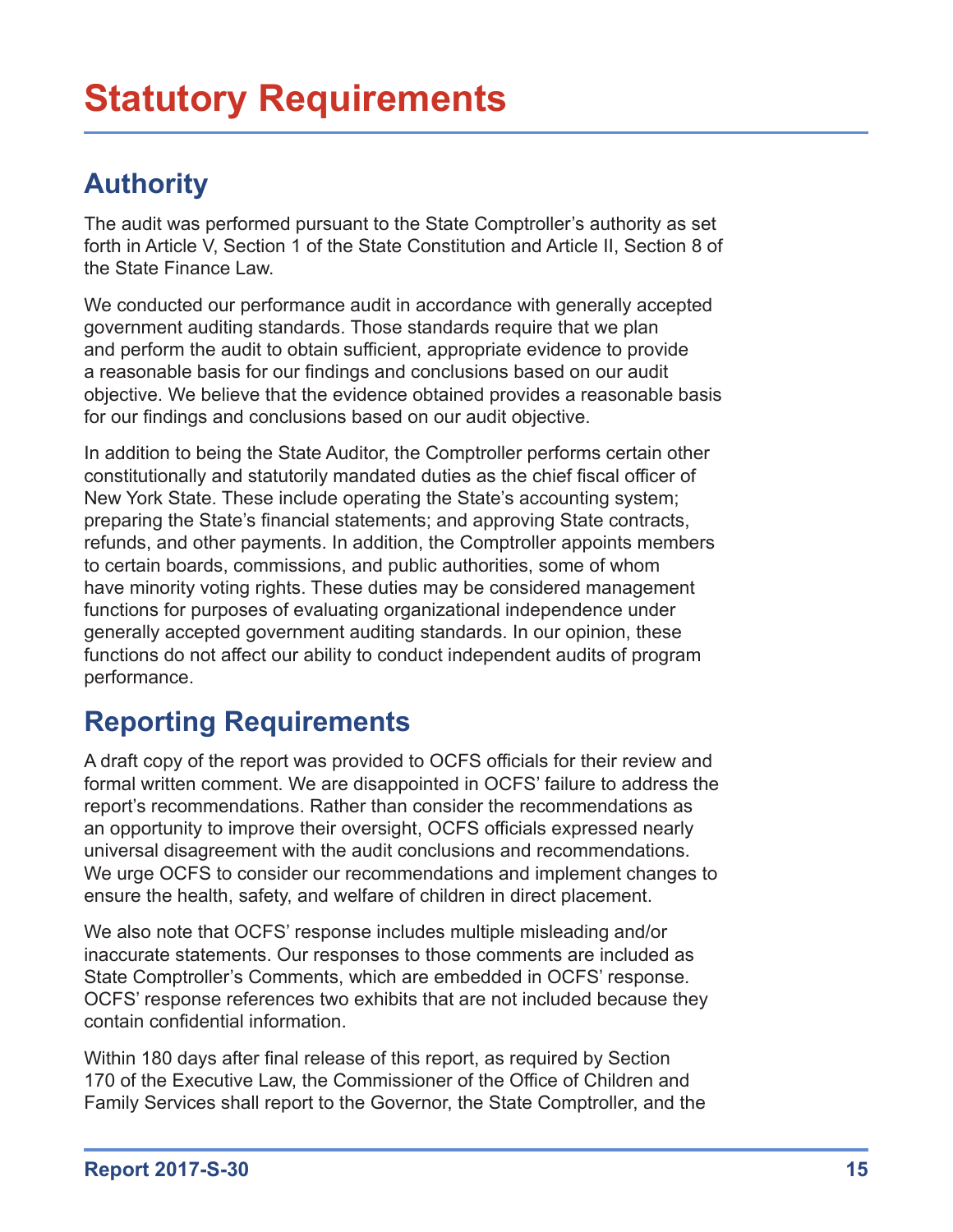leaders of the Legislature and fiscal committees, advising what steps were taken to implement the recommendations contained herein, and where recommendations were not implemented, the reasons why.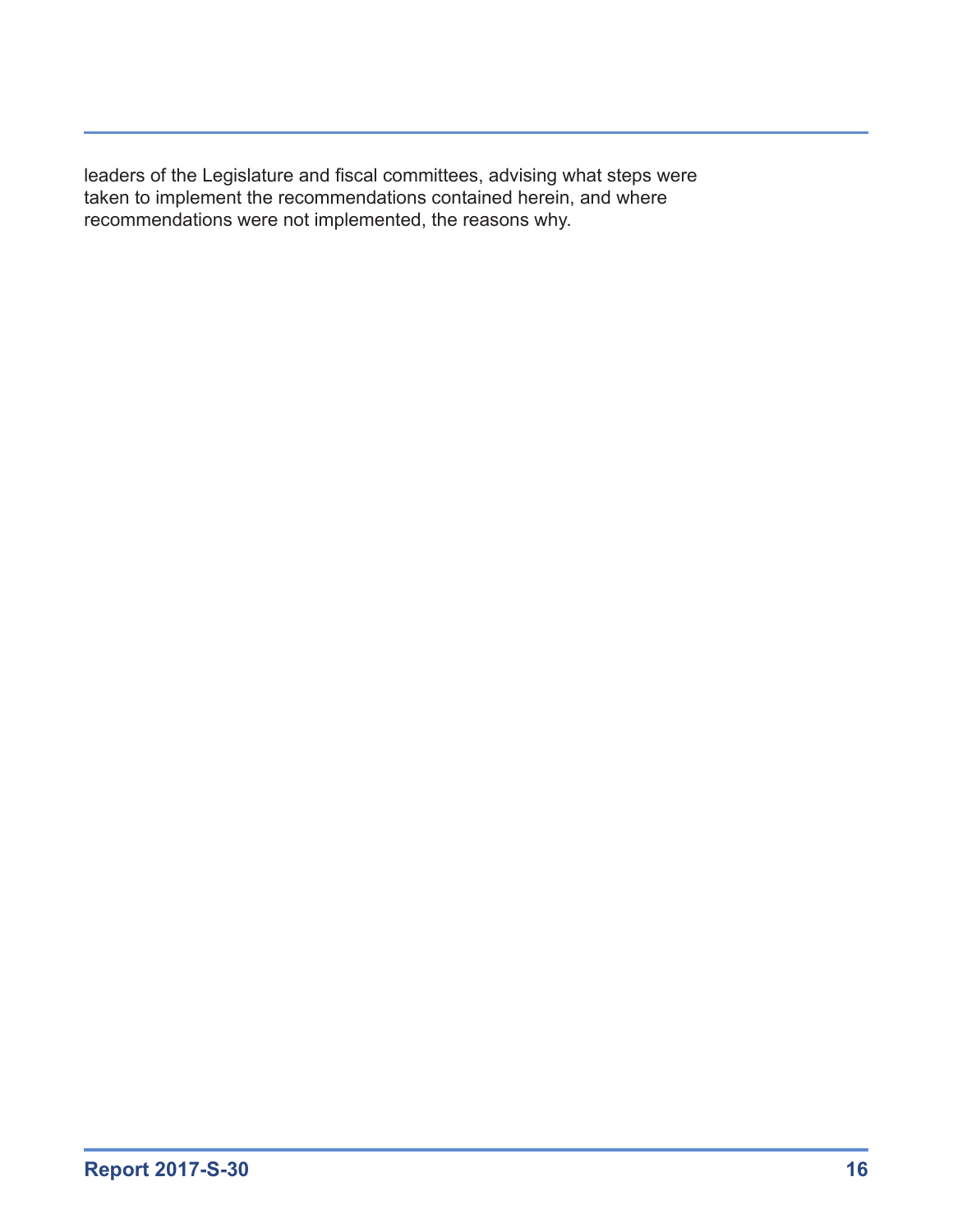## <span id="page-17-0"></span>**Agency Comments and State Comptroller's Comments**



#### **Office of Children** and Family Services

**ANDREW M. CUOMO SHEILA J. POOLE**

Commissioner

January 15, 2020

Mark Ren Office of the State Comptroller 110 State Street, 11<sup>th</sup> Floor Albany, NY 12236

*Re: Audit 2017-S-30 - Draft Report:*

Dear Mr. Ren:

The New York State Office of Children and Family Services (OCFS) has prepared this letter in response to the Office of the State Comptroller's (OSC) Draft Report for Audit 2017-S-30. OSC's stated objective was to determine whether OCFS had effective controls in place to ensure that children placed in the direct care of relatives or a suitable person via Family Court Act (FCA) section 1017 are placed in a safe environment. Over the course of this audit, OCFS has explained to OSC officials the incurable flaw in the scope of the audit as written. The scope of OSC's audit terminates after the act of a New York State Family Court (Court) placement into a relative's (or suitable person's) home. While OCFS has the legal authority to provide oversight prior to and after the Court's placement, OCFS lacks the legal authority to interfere with the Court's determination. Consequently, OCFS cannot legally provide oversight of the Court's placement decision, a factor that OSC failed to take into consideration during their audit. Nevertheless, OSC held fast in their belief that the current audit scope encompasses what they deem as OCFS' exclusive responsibility to ensure the safety of children placed in the direct care of relatives or a suitable person, and as a result OSC incorrectly holds that OCFS should be held accountable for decisions that belong exclusively to the Courts.

**State Comptroller's Comment 1** – OCFS' assertion that the scope of our audit terminates after court placement is wrong. Throughout the report, we explicitly explain what we reviewed during the audit. At no point did we purport that OCFS may overrule the court's authority regarding the placement decision, or state anywhere that OCFS holds exclusive responsibility to ensure the safety of children in direct care. Rather, we evaluated OCFS on its responsibilities related to the safety of children placed in the direct care of relatives before, during, and after the court placement decision. We explained this to OCFS officials many times during the audit, and they were well aware of what this audit would cover, as evidenced by the documentation they agreed to provide us – including documents developed before and after the court placement. It is not up to OCFS to determine the scope of an OSC audit. In fact, the confidentiality agreement made it abundantly clear which confidential records "shall" be made available to OSC to the extent such records were reasonably deemed "by the Comptroller" to be relevant and necessary to the conduct of the audit. Rather than attempting to challenge our audit scope and minimize the findings of this audit, we urge OCFS to consider our recommendations and implement changes to ensure the health, safety, and welfare of children in direct placement.

The child welfare system has many components in New York: OCFS works in tandem with the Local Departments of Social Services (LDSS), Voluntary Authorized Agencies (VA), and New York State Family Courts to pursue actions that protect the health and safety of children while promoting permanency and the best interests of the child. Some responsibilities of the LDSS or VA are under the supervision of OCFS.

1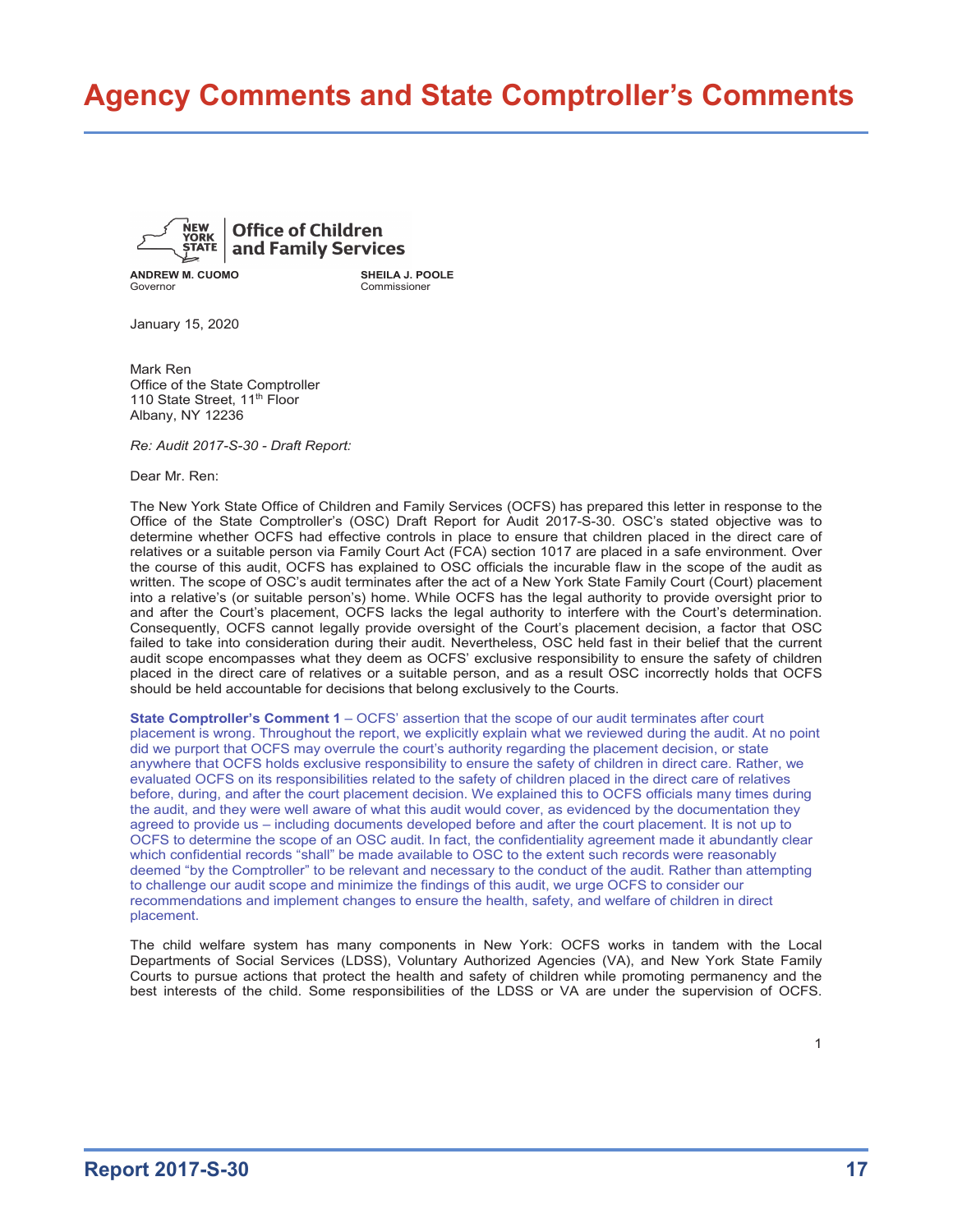However, New York State law gives the Court discretion to make decisions regarding whether there is the need for an inquiry into the relative or suitable person prior to a Court's decision to make a direct custodial placement of a child with such relative or other suitable person.

OCFS advised OSC on the legal and practice nuances of a Court decision to place a child into a relative's or other suitable person's home and OCFS' lack of legal authority to interfere with the Court's determination. At no time did OSC provide an opposing understanding of the law, its interpretation or applicability to the audit scope. Nevertheless, OSC's draft report fundamentally misconstrues the law and its applicability to the audit scope. Due to OSC's narrowly construed scope and OSC's incorrect and overly broad interpretation of OCFS' authority under the law, OCFS is left in an impossible position to satisfy the OSC's findings and recommendations.

#### **Response to Draft Report:**

**OSC's flawed Objective:** Does OCFS have effective controls in place to ensure that children placed in the direct care of relatives or a suitable person via Family Court Act §1017 are placed in a safe environment.

#### **OCFS Response**:

#### **i. Scope of OSC's Audit**

OSC's audit scope examines a very narrow provision of the New York State Family Court Act, specifically § 1017(2)(a). This statute imparts the Family Court with the authority to place children into the direct care of relatives or a suitable person. Neither OCFS nor a LDSS may usurp the Court's authority regarding the placement decision, and neither has standing to challenge the Court's decision.

Additionally, while the stated audit scope relates to the safety of a child when the Court decides to place a child in another home, much of the draft report is devoted to a discussion regarding the actions by OCFS or LDSS after that placement decision has already been made. This focus on actions after the children are placed exceeds the limited audit scope of reviewing controls to "ensure the children **placed** in the direct care of relatives…are **placed** in a safe environment." The scope of OSC's audit terminates after the act of a Family Court placement into a relative's (or suitable person's) home.

**State Comptroller's Comment 2** – As explained in comment 1, our audit report explains what we reviewed, and OCFS officials were well aware of what our scope included. OCFS acknowledges above it has the legal authority to provide oversight before and after court placement. It is not up to OCFS to determine the scope of an OSC audit.

#### **ii. OCFS' Oversight Role**

#### a. Legal Authority Does **NOT** Exist for OCFS Oversight of the Court Placement Decision

OSC in its first key finding alleges "OCFS does not maintain adequate oversight of direct placements to ensure that Local Districts comply with applicable laws and regulations and that children are placed in safe environments." This assumption presupposes that a LDSS or OCFS has the authority to overrule a Court's placement decision if the LDSS or OCFS should disagree with the Court's decision to place a child in a particular setting. This authority simply does not exist. It should be noted that during the audit OCFS requested OSC provide the legal standards for which OSC was holding OCFS accountable. At no point did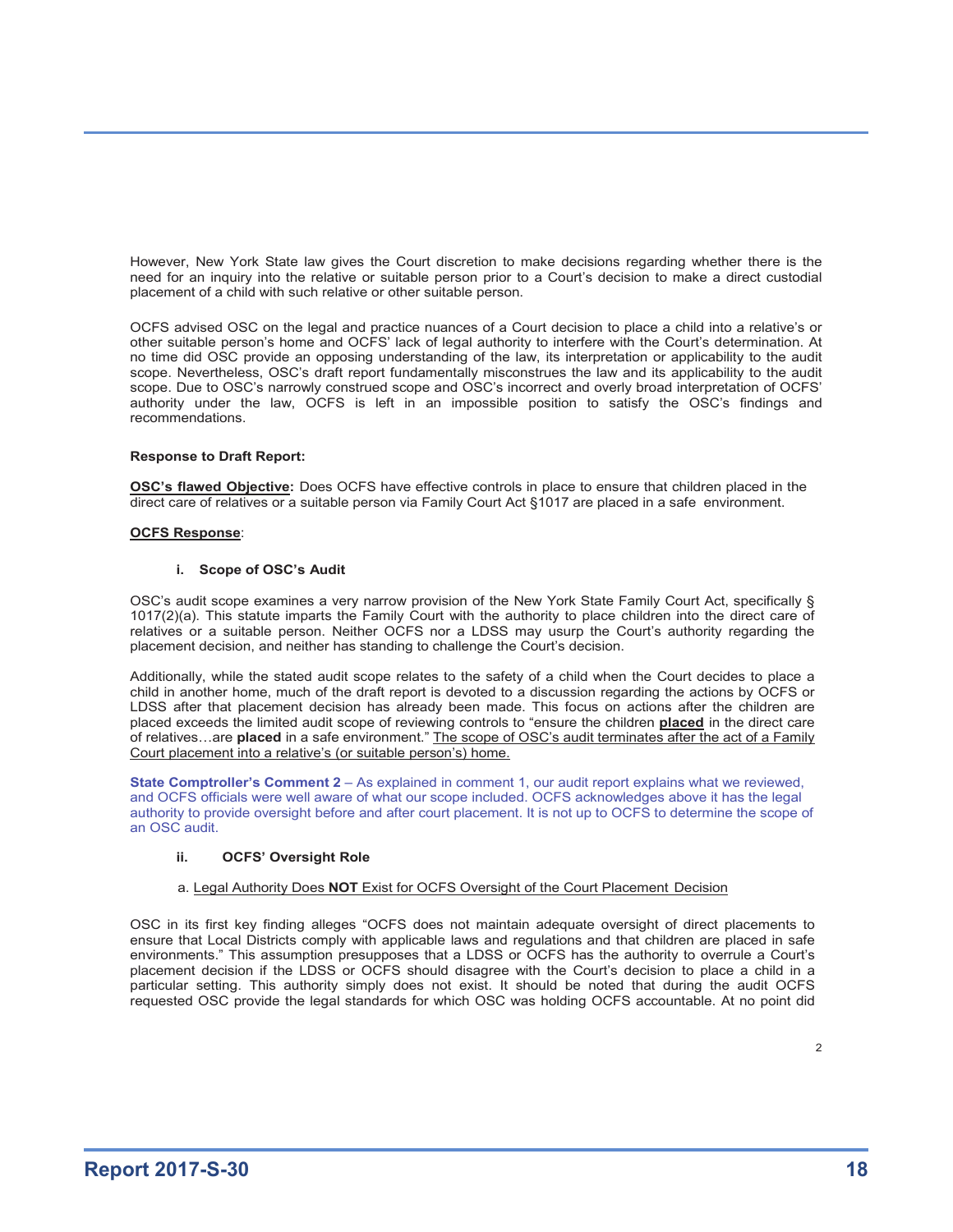OSC provide such statutory or regulatory standards, outside of its understanding of section 1017 of the FCA.

**State Comptroller's Comment 3** – OCFS' assertion that auditors failed to provide the legal standards for the audit is patently false. The auditors met and corresponded with OCFS throughout the audit, often with OCFS legal staff present or participating, to help ensure that OCFS personnel fully understood the audit process, including our application of audit criteria. Our report clearly states the relevant statutory and regulatory standards we audited against. Furthermore, we provided OCFS officials with preliminary reports detailing the criteria that we based our audit findings on, including laws and regulations, such as NYCRR Title 18, Part 428, and the FCA.

Under the authority provided in Family Court Act §1017(2)(a), the legislature granted the judicial branch of government the ability to temporarily release a child directly to a non-respondent parent, relative, or suitable person. The legislature did not give such authority to OCFS, which is within the executive branch of the government, and has no legal mechanism to insert itself into the placement decision-making process by the Family Court via this section of the FCA, which was the subject of OSC's audit.

The doctrine of separation of powers rooted in the United States Constitution precludes OCFS in taking the action OSC recommends. Under the doctrine of separation of powers, each branch of government (executive, legislative and judicial) is vested with specific powers and authority to prevent any single branch from wielding too much power. Additionally, where the authority of the separate branches is intermingled, with one branch being granted the ability or authority to review or interpret the decisions of another, it is to ensure the presence of checks and balances in the government system. Where such authority exists, it has been granted by statute or constitution. This discussion is relevant to the instant audit because **neither OCFS nor the LDSS have been given the ability to intervene** in the legal authority provided to the Court by the legislature to make the safety and direct placement decision of a child. Even in situations where the LDSS has been granted statutory authority to remove children due to imminent danger to the child (see Family Court Act §1024(a)); the court is the only entity with authority to keep that child out of their home and place them elsewhere. (see Family Court Act §§1022, 1023, and 1027.)

**State Comptroller's Comment 4** – As explained in comment 1, we did not claim that OCFS may overrule the court's authority regarding the placement decision. OCFS has the authority to implement every recommendation in this report.

#### b. Legal Authority Does Exist for OCFS Oversight **Prior** to the Court Placement Decision

Where OCFS does have oversight authority over LDSS services and activities OCFS provides guidance and reviews LDSS actions accordingly. Under section 1017 of the FCA, the Court may, but is not mandated to require the LDSS to investigate the home of a relative or suitable person. If required by the Court, such an investigation would be pursuant to child protective investigative standards established by OCFS, for which OCFS has oversight. In addition to the Court ordering a LDSS investigation, the LDSS has other opportunities to be involved with families before a Court makes a placement decision. Such opportunities would involve either a family involved in a child protective services case or a family receiving mandated preventive services through the LDSS. Both child protective services and preventive services are provided for or arranged by the LDSS. Both child protective services and preventive services are areas within the child welfare system where OCFS asserts legal oversight authority as provided for by the legislature in the New York State Social Services Law. Notably, neither preventive nor protective services were the subject of this audit.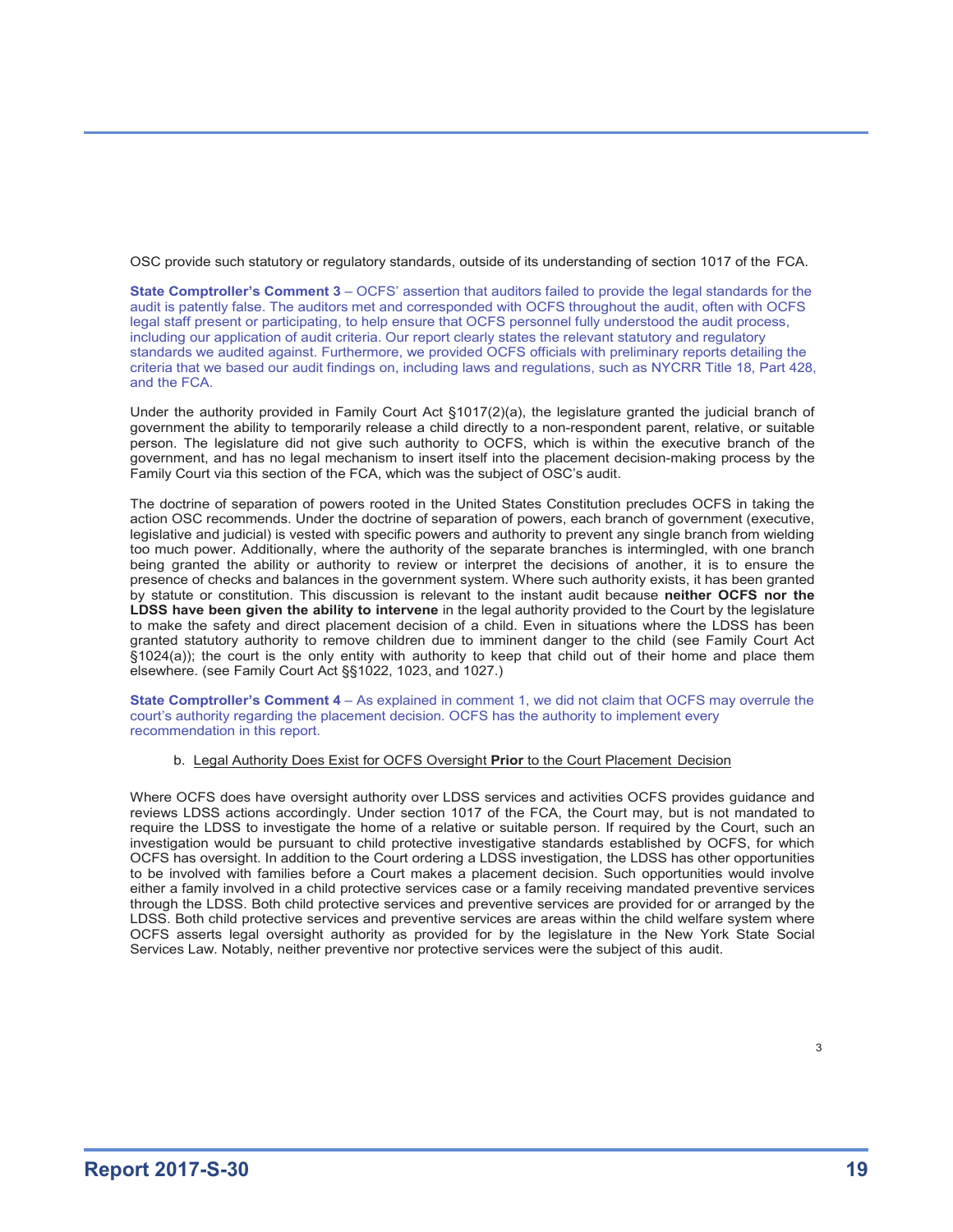#### c. Legal Authority Does Exist for OCFS Oversight **After** the Court Placement Decision

Additionally, OCFS has provided to OSC information explaining the circumstances in which OCFS and LDSS would have a role regarding children or families who have become involved with a Family Court Act §1017 direct placement; this includes the LDSS and OCFS involvement after the Court placement decision. OCFS provided the relevant legal authorities, related uniform case record requirements, family assessment service plans and amendments, and service plan reviews. OCFS provided OSC with at least a dozen regulatory references as to our valid and authorized oversight work, as well as demonstrated oversight through policy guidance documents and manuals directing LDSS actions and OCFS expectations.

For example, the requirement for the development of a uniform case record for children in direct placement mirror the requirements for such documentation for children in foster care. (see 18 NYCRR 428.1(a)(1) and 18 NYCRR 428.3(e).) Children in direct placements, however, are not in foster care. Children in direct placements are in the custody of private citizens.

Additionally, OCFS requires that each child placed in the direct custody of a relative or other suitable person by the Court subsequently have a family assessment and service plan (FASP) developed and reviewed on a periodic basis. (18 NYCRR 428.9) The FASP must address both the current safety of the child and the work to provide permanency for the child. These service plan reviews or case consultations are required every six months or whenever a child's placement is modified. (18 NYCRR 428.6 and 18 NYCRR 428.7)

OCFS and the LDSS work closely with Courts toward our shared goals of safety and permanency for all children in New York. Work done under OCFS regulations covering uniform case records, FASPs, plan amendments, service plan reviews and case consultations were used by OCFS and the New York State Unified Court System to develop a permanency hearing report. The permanency hearing report, a copy of which was provided to OSC, is one tool used by the Court in deciding whether such direct placement should be continued or terminated.

#### d. OCFS Additional Oversight and Monitoring **Around** the Court Placement Decision

The additional oversight and monitoring OCFS performs along the continuum of a Family Court Act §1017 direct custodial placement may include case reviews. As with all OCFS periodic reviews, direct placement cases could be selected within a sample of preventive services cases during periodic OCFS assessments. Preventive services provided by a LDSS could be provided either before or after a placement decision has been made. If the Court has ordered preventive services for the children or family as part of a direct placement decision, then OCFS would have a role in the monitoring and oversight of the LDSS provided preventive services. If such case is selected for OCFS oversight and monitoring review, OCFS would do an assessment of the frequency and quality of the casework contact, and services provided in that case to address the child or family's needs, such as the child's physical, mental and behavioral health, any known risks to the child, and the child's safety.

Another important consideration OSC fails to mention is the notice that the statute provides to relatives or other suitable persons who are required to submit to the Court's jurisdiction under this provision of the Family Court Act. Relatives or other persons are not required by statute to submit to the jurisdiction of the executive branch and oversight of OCFS or the LDSS when they offer to care for a child placed directly in their home. However, the Court could order, and often does order, an added layer of oversight through preventive services by the LDSS or through a LDSS child protective services investigation. In these scenarios, OCFS would quite obviously have an oversight role, and the LDSS would have continued involvement with the child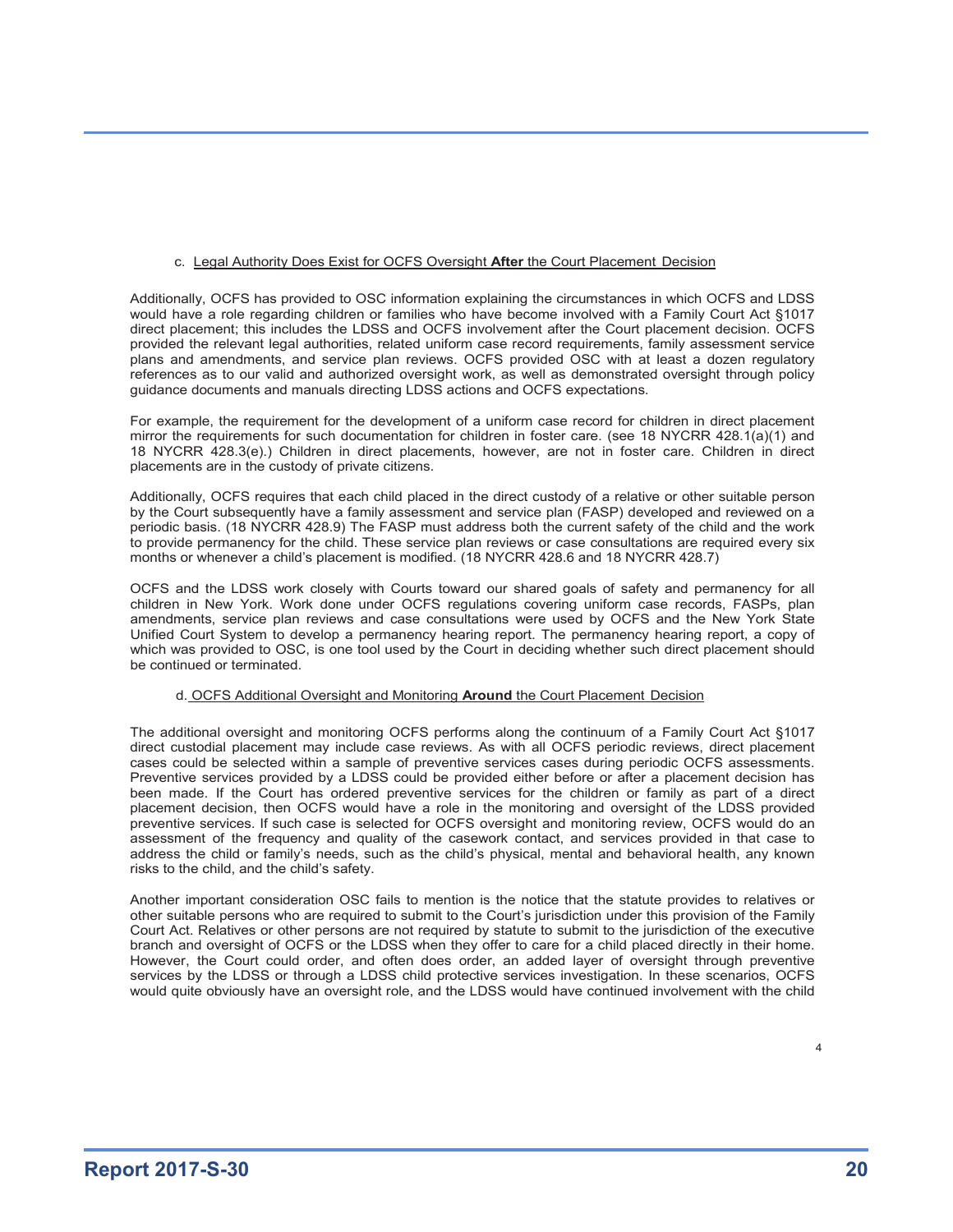and relative family *after* the court initially places the child. Unfortunately, the audit scope does not capture this potential continued presence and oversight of the LDSS. This continued involvement would be case-specific and fact specific. As explained above, only what is directly ordered by the Court under Family Court Act § 1017(3) is what triggers the legal authority and other regulatory guidelines for LDSS and thus, OCFS' oversight and monitoring. To be clear, while in a 1017 placement, *an LDSS has no authority or ability to supervise the child unless expressly ordered by the Court*.

**State Comptroller's Comment 5** – As explained in comment 1, our audit scope included the oversight of OCFS and the Local Districts related to the direct placement of a child under the FCA. OCFS' response makes it clear that it understands its responsibilities related to children in direct placement. Further, OCFS states "an investigation would be pursuant to … standards established by OCFS," acknowledging that it has the authority to meet our recommendation regarding minimum standards.

#### e. OSC Errors or Lack of Detail in Findings Prevent Full Response

OSC's report assumes children placed into direct relative custody by the Court follow a statutory schedule for permanency hearings, which they do not. Permanency hearings are not mandated in statute for these types of placements, however in practice are often ordered by the court. If a hearing is ordered, then a report is completed for the hearing. Children placed into direct custody of relatives or other suitable persons do not have rules for continuing permanency hearings otherwise found under the Family Court Act for children in foster care. Children placed into foster care have stringent time frames and rules for appearing before a Judge for permanency hearings. Children placed directly into the custody of relatives or other suitable persons have no such schedule to re-appear before the Court that placed them.

**State Comptroller's Comment 6** – We did not state anywhere in the report that children in direct placement must follow a statutory schedule for permanency hearings. However, as OCFS indicated in its response, in practice, courts often order permanency hearings for these types of placements. Under NYCRR Title 18, Part 428, Local Districts are required to file a permanency hearing report prior to these court-ordered permanency hearings. During our review of case files, we only considered a permanency hearing report missing if there was a court-ordered permanency hearing.

OSC commented that the files they reviewed did not have access to all "required" permanency hearing reports and that "critical information" was lacking in the reports. As this comment was not backed by specific examples or cases for OCFS review, it is difficult for OCFS to respond other than to remind OSC that the permanency report which follows a placement decision is not part of the scope of the audit.

**State Comptroller's Comment 7** – As explained in comment 6, we only considered a permanency hearing report missing if there was a court-ordered permanency hearing. Further, we provided detailed information regarding the seven cases missing permanency hearing reports and provided OCFS with the opportunity to respond.

Additionally, OSC's report errs in suggesting that LDSS do not always report all the details of a relevant case to the Court. OSC provided only two examples of such situations and the impression OSC has of each situation is incorrect. Specifically, OSC is concerned that information about open child protective services investigations were not shared with the Court. The two cases highlighted by OSC involve child protective services reports in the resource relative home *after* the placement decision was made by the Court. As such, the issue OSC is raising is outside the scope of the audit. Nevertheless, OCFS would like to correct the impression of OSC that the LDSS failed to take appropriate actions to inform the Court of issues of safety for the children in placement. In each of these instances, the LDSS records from the investigation of the incidents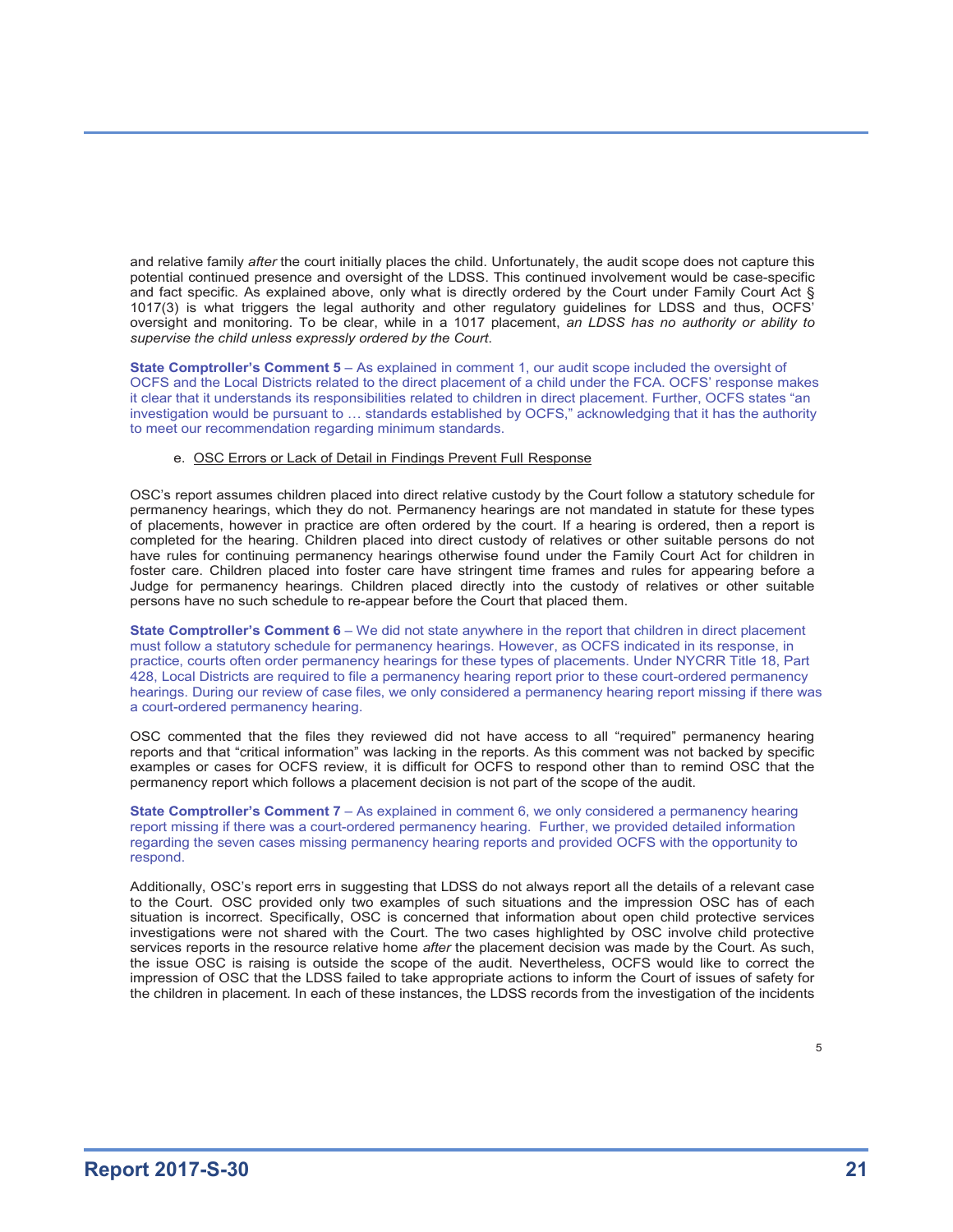document no immediate safety concerns for the children. More importantly, in each instance the LDSS did the work they are expected to do to engage the children and the placement resource so that their relationship with the placement families continued beyond the scope of the investigation with the provision of services and permanency planning for the best outcomes for the children.

Worth noting, the tone throughout OSC's draft report is offensive and contains pejorative generalizations about child welfare work done daily by local caseworkers who serve New York's children and families.

**State Comptroller's Comment 8** – As explained in comment 1, our audit scope was not limited to the court's placement decision. As OCFS stated in its response, work done under OCFS regulations is used by the court in deciding whether direct placements should continue or be terminated. Furthermore, one of the cases in question contained a document stating that there was enough credible evidence to support allegations of inadequate guardianship, and inadequate food, clothing, and shelter, and yet we found no evidence this was reported to the court. We maintain that OCFS should provide courts with all information relevant to the safety of children in direct placement and are concerned by OCFS' unwillingness to recognize these deficiencies, given the vulnerable population it serves. It's worth noting that we visited numerous counties during our audit that, by and large, agreed there are no minimum standards for handling direct placement cases.

#### **iii. Cases Identified by OSC**

Within the draft report, OSC cites two cases as examples of questionable conditions lacking documentation that were not reported to the Court. In both cases, OSC is finding fault with the LDSS for not providing reports to the Court during an on-going child protective investigation. In both cases, the LDSS conducting the child protective investigation of the relative who has been given direct custody by the Court did not find safety conditions that warranted immediate removal of a child from the relative's home before the conclusion of its investigation. To be clear, reporting only allegations to the Court during an on-going investigation would be in violation of the relative's right to due process. If the LDSS child protective caseworker did find conditions that warranted an immediate removal from the direct relative's home, then the Court would need to know about the disruption in the custody order and the Court would be notified. But those were not the facts in these cases.

**State Comptroller's Comment 9** – As explained in comment 8, work done under OCFS regulations is used by courts in deciding whether direct placements should continue or be terminated. We maintain that Local Districts should provide courts with all information relevant to the safety of children in direct placement.

#### a. First Case Referenced: OSC Error and Misconstrues Statement of Collateral Contact.

In the first referenced case in the draft report, OSC claims that the LDSS failed to share investigative details with the Court. OCFS emphasizes that it appears the investigation at issue occurred *after* the Court's placement decision and therefore outside the scope of the audit. The children in this case were originally placed with the maternal grandmother but had to be moved due to a medical condition that impaired the grandmother's ability to care for the children. At the time of new placement, the Court was made aware that the new placement resource had domestic violence incidents in their past. During the time the children were with the new relative placement, a report of suspected child abuse or maltreatment was received by OCFS and referred to the LDSS for investigation. The investigation found, and documented, no immediate risk to the safety of the children. As such, there were no grounds for the LDSS to remove the children from the new relative placement.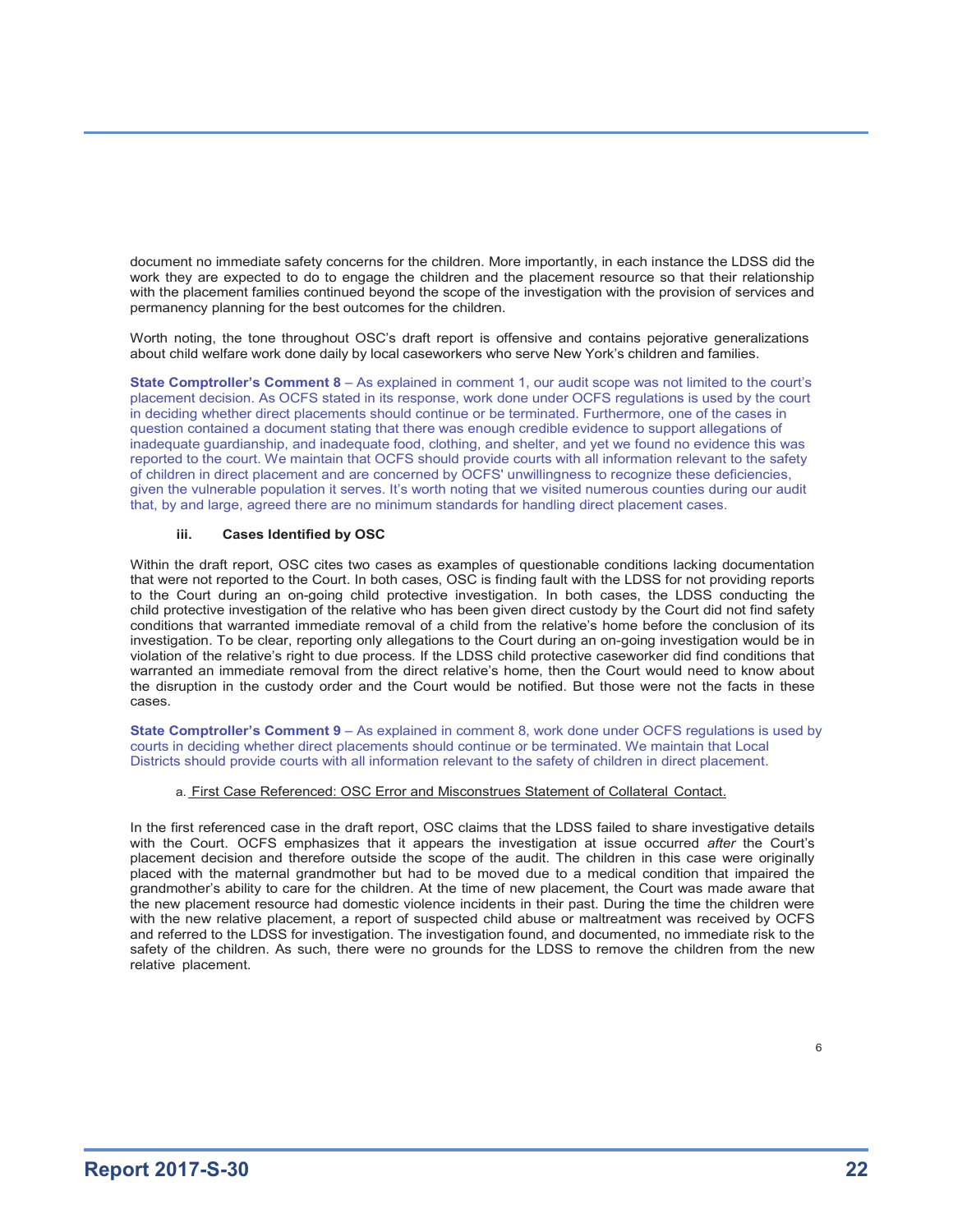Of note and of significant concern to OCFS, OSC misrepresents what a key contact told investigators. OSC said the reporter was fearful for the children who had been placed with the new relative. In fact, that is not what is in the record. Rather, the reporter speculated that the new relative's demeanor and agitation with being investigated by CPS could impact her (the reporter's) own safety. Importantly, the reporter did not make any statement regarding imminent concern for the children's safety. Also, the reporter did not say the new relative made any threat toward her, credible or otherwise.

**State Comptroller's Comment 10** – The facts presented in this report were taken from case notes completed by caseworkers, as well as actual police reports. Furthermore, the key contact in question made statements recorded in the case notes such as, "he scared me," referring to the new relative responsible for the children, and "I was afraid for his safety," referring to the safety of one of the siblings placed with this relative. Being that this relative had a history of domestic violence, we maintain all known facts should be reported to the court so it can make an informed decision on where a child is placed. OCFS' attempts to question our audit scope and misconstrue the facts, rather than acknowledge areas to improve its services to this vulnerable population, is a concern.

#### b. Second Case Referenced: OSC Failure to Demonstrate Violation of a Legal Standard

In the second case referenced in the draft report, OSC's primary concern is the condition of the home. The report documented a dirty house. Such conditions may not be optimal; however, they do not necessarily cause a safety concern nor evidence of imminent risk to a child. The LDSS who conducted the investigation and visited the home did not find that the dirty home conditions rose to the standard established in law, such that a removal was required. In this case, the home was also visited prior to the Court's section 1017 FCA placement decision, and there were no observable hazards in the home. The report and issues referenced by OSC occurred after the Court ordered the placement, and even still the LDSS determined that the home met the minimum degree of care required and the children safely remained in the home. As there is no sound footing for OSC's criticisms in a standard found in law, OSC's criticisms sound more like biased assumptions about families facing poverty; condemning those whose household are in varying degrees of upkeep or repair.

**State Comptroller's Comment 11** – According to an investigation conclusion document on the second case referenced in the draft, the "home was found to be in deplorable conditions, with garbage, dirty laundry, dirty food dishes throughout the home. The children were sleeping in rooms cluttered with laundry, which was also blocking an exit door prohibiting children leaving in case of fire … many prescriptions within reach of the children." Furthermore, as explained in comment 8, the document states there is enough credible evidence to support the allegations of inadequate guardianship and inadequate food, clothing, and shelter. OCFS states in its response that the conditions did not rise to the standard established in law. However, OCFS, as well as several Local Districts, stated throughout the audit that there are no such standards for children in direct placement. OCFS acknowledges this in the very same paragraph where it states "there is no sound footing … in a standard found in law." Rather than contradict itself, OCFS should seek to ensure that standards are put in place to ensure the safety of this vulnerable population.

#### **iv. CONNECTIONS Data**

OSC's draft report identified several discrepancies in data entries in the CONNECTIONS system of record for documenting information about children in direct placement. OCFS recognizes that the accuracy and reliability of information is a vital and critical component to oversight and monitoring. The cases pulled in the sample for this audit were from 2014 to 2017. In 2018, OCFS initiated measures to enhance the timeliness

7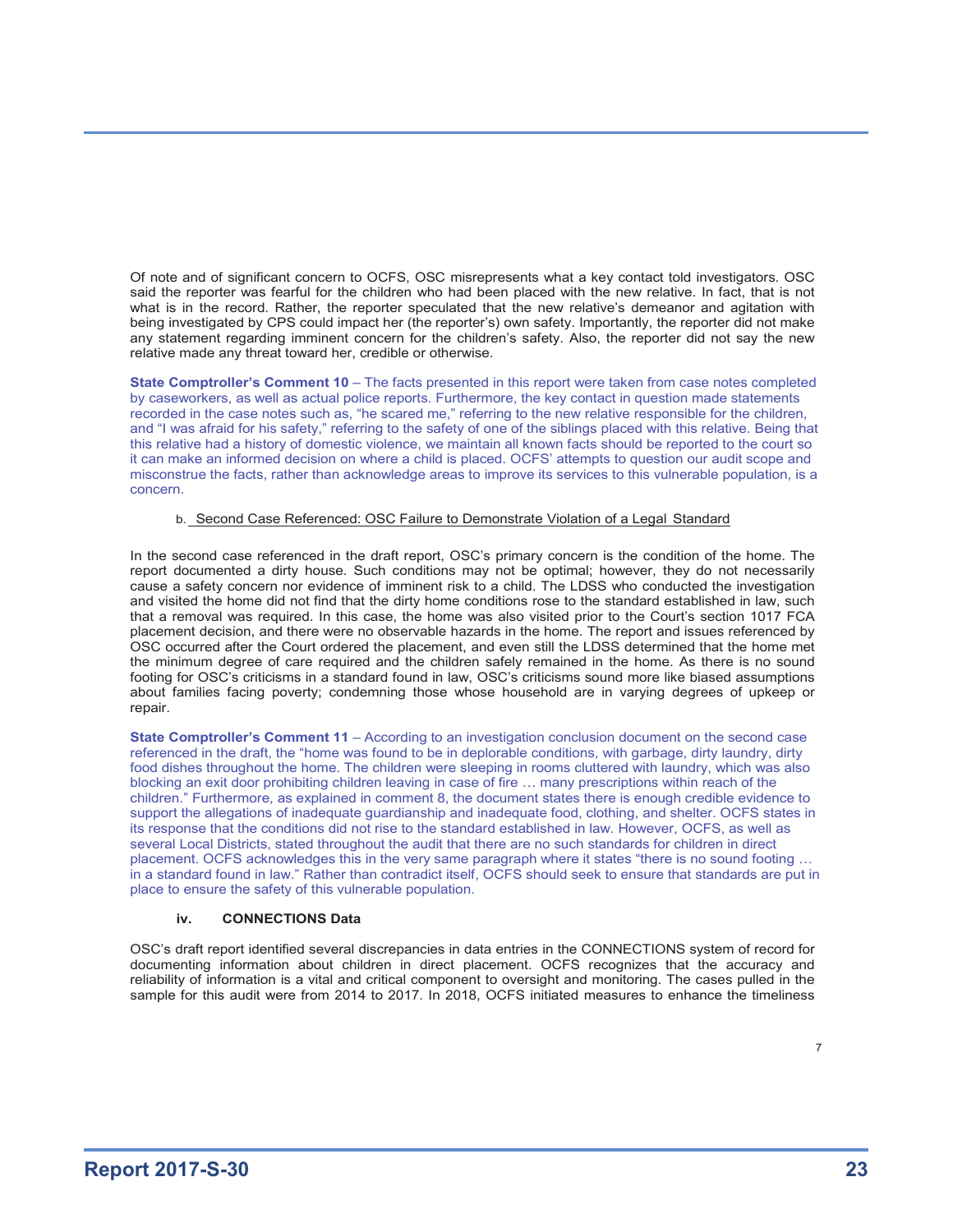and accuracy of data entered into the CONNECTIONS system. As part of this initiative, OCFS instituted Data Leaders in each of the Regional Offices who are trained to provide technical assistance to LDSS so that they may better access and understand the data.

#### **v. Access to Information**

Lastly, OSC states in its report that OCFS imposed additional restrictions based on a "misguided interpretation of various laws and the confidentiality agreement" agreed to between the parties. OCFS disputes this statement. It is important to note that OSC fails to cite any laws which would entitle them to unfettered access to any record they would like. OCFS is presuming the statutes OSC find relevant include Social Services Law §§ 372(4)(b)(i), 409-a(9)(a), and 422(4)(A)(v)(i). While these laws grant OSC access to OCFS records for purposes of conducting an audit, they do not grant OSC *unfettered* access. All three statutes have a provision that state:

Information pertaining to the substance or content of any psychological, psychiatric, therapeutic, clinical or medical reports, evaluations or like materials or information pertaining to such child or the child's family shall not be made available to such officers and employees unless disclosure of such information is **absolutely essential** to the specific audit activity and the department gives prior written approval. SSL §§ 372(4)(b)(i), 409-a(9)(a), and 422(4)(A)(v)(i).

**State Comptroller's Comment 12** – We did not request information in violation of federal and State confidentiality laws and, in fact, worked tirelessly with OCFS to ensure compliance with these laws. There were certain records to which OSC required access for purposes of the audit that are deemed confidential pursuant to law. The Social Services Law provides, in part, that such confidential information "shall" be made available to OSC for purposes of a duly authorized performance audit, provided that OSC shall have certified to OCFS that it has instituted procedures to limit access to client-identifiable information. The confidentiality agreement provided the requisite assurances.

#### a. Confidentiality of OCFS Records

OSC has historically failed to protect the confidential nature of OCFS records while conducting audits of this agency. These failures include sending OCFS auditors records obtained from a different state agency, as well as violating a domestic violence site visit agreement. In such instances, as herein, OSC has taken the position that because they are an agency of the state, they should have unfettered access to any record.

**State Comptroller's Comment 13** – As explained in comment 12, all of our requests for information were made in accordance with applicable confidentiality laws. As a courtesy, we worked out an agreement with OCFS to not access certain information due to the confidentiality of the data. While OCFS claims it fashioned the agreement in such a way to guarantee access to complete and accurate records, it's important to note that it required an amendment to the agreement before providing us the majority of the information needed to complete our audit.

Because of OCFS' concerns regarding OSC's previous failures to honor the confidentiality of OCFS records, OCFS and OSC, entered into a confidentiality agreement for the purpose of this audit on July 21, 2017. The agreement detailed the type of records OSC was entitled to review and ensured OSC understood and agreed to all applicable confidentiality requirements before being granted access to such records. A copy of the

8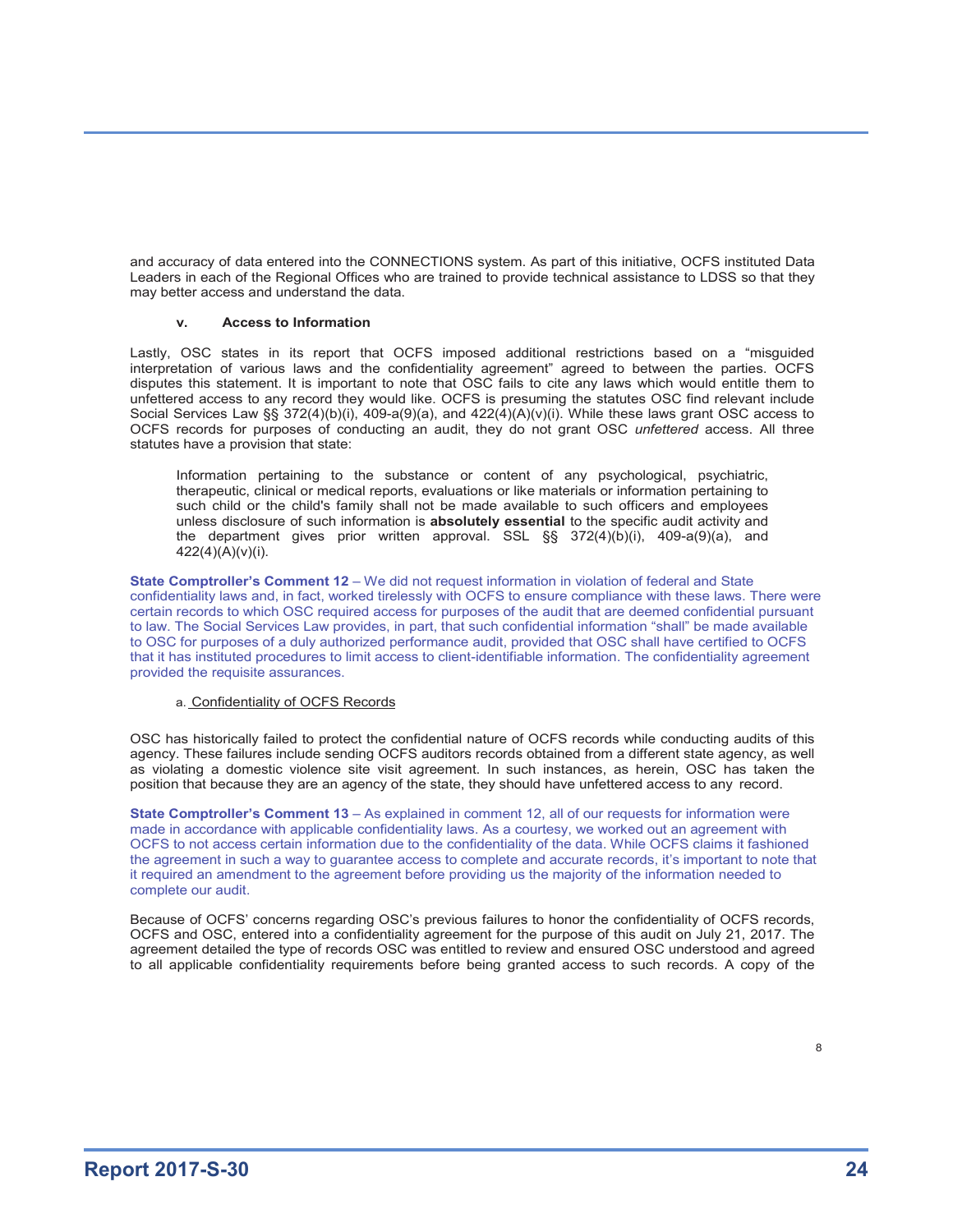Confidentiality Agreement of July 21, 2017 with the 2018 Amendment is attached as **Exhibit A.1**

Throughout the audit, despite concerns over OSC's ability to adhere to the confidentiality agreement and confidentiality statutes, OCFS provided OSC with answers to any questions that arose relating to the provided documents. OSC takes the position that they cannot assure they received complete information. However, given the limited scope of OSC's audit, OCFS fashioned the confidentiality agreement in such a way to guarantee access to complete and accurate records, while balancing the need for protecting the confidential information of the families and children involved in the 1017 placement process. OSC's statement is simply a response to being denied the unfettered access it claims it is entitled to, despite contrary law and regulation.

**State Comptroller's Comment 14** – We did not request information that violated applicable confidentiality laws and, in fact, worked tirelessly with OCFS to ensure compliance with these laws. As a courtesy, we worked out agreements with OCFS to not access certain identifiable information due to the confidentiality of the data. Furthermore, OCFS provided the additional documents (e.g., permanency hearing reports) we requested in other cases, just not in all of them. Additionally, OCFS makes a reference in its response to Exhibit A, which is the signed confidentiality agreement. This document is confidential and is not included as part of the OCFS response.

#### b. Process to Provide Redacted Files

Due to OSC's previous lapses and the confidential nature of the records sought by OSC for review, OCFS was presented with a redaction workload which would take staff hundreds of hours to complete. It is imperative to note that a single case file can contain upwards of 1000 pages and requires a multi-faceted, complex review. Every word in every page of a file must be reviewed for potential redactions, and draft redactions must be reviewed prior to the final file being sent to OSC.

In response to a request by OSC, OCFS programmatic and legal staff held a meeting with OSC in December of 2018 to discuss how best to expedite the process. During the December 2018 meeting, OCFS went through a sample case file with OSC and pointed out a list of relevant documents in each file which could be provided rather easily, were within the audit scope, and would assist OSC in performing their audit. The documents included the 1017 Court Order which placed the subject child, Permanency Hearing Orders occurring during 1017 placement within the period of review, any Dispositional Orders, and the Safety Assessments of 1017 resources. OSC agreed to this disclosure of documents. OCFS also reiterated its availability to answer any questions or fulfill any additional requests for information. A listing of the materials provided as well as an email confirming this agreement is attached as **Exhibit B.**

Upon review of the documents provided pursuant to the agreement between OCFS and OSC, OSC asked numerous follow-up questions about the files provided. OSC also required additional documents which OCFS was not required to provide under the terms of the Confidentiality Agreement and/or the Amendment to the Confidentiality Agreement. However, to expedite OSC's audit and to assist them in achieving their audit objectives, OCFS provided OSC staff the additional documents on two separate occasions, in April 2019, and July 2019. Furthermore, OCFS staff was also made available to OSC throughout the audit and provided answers to numerous questions posed by OSC without delay. For instance, in May 2019, OCFS Program Staff met with the OSC auditors in person for an hour and a half to answer any of their additional questions. As such, any delay in providing documents to OSC was due to the confidential and sensitive nature of the

 <sup>1</sup> It is important to note that the three statutes previously referenced contain a clause allowing OCFS to deny "any further access" to records when confidentiality violations have occurred. The confidentiality agreement was a compromise to so allow OSC's continued work. See SSL  $\S$ § 372(4)(b)(ii), 409-a(9)(b), and 422(4)(A)(v)(ii).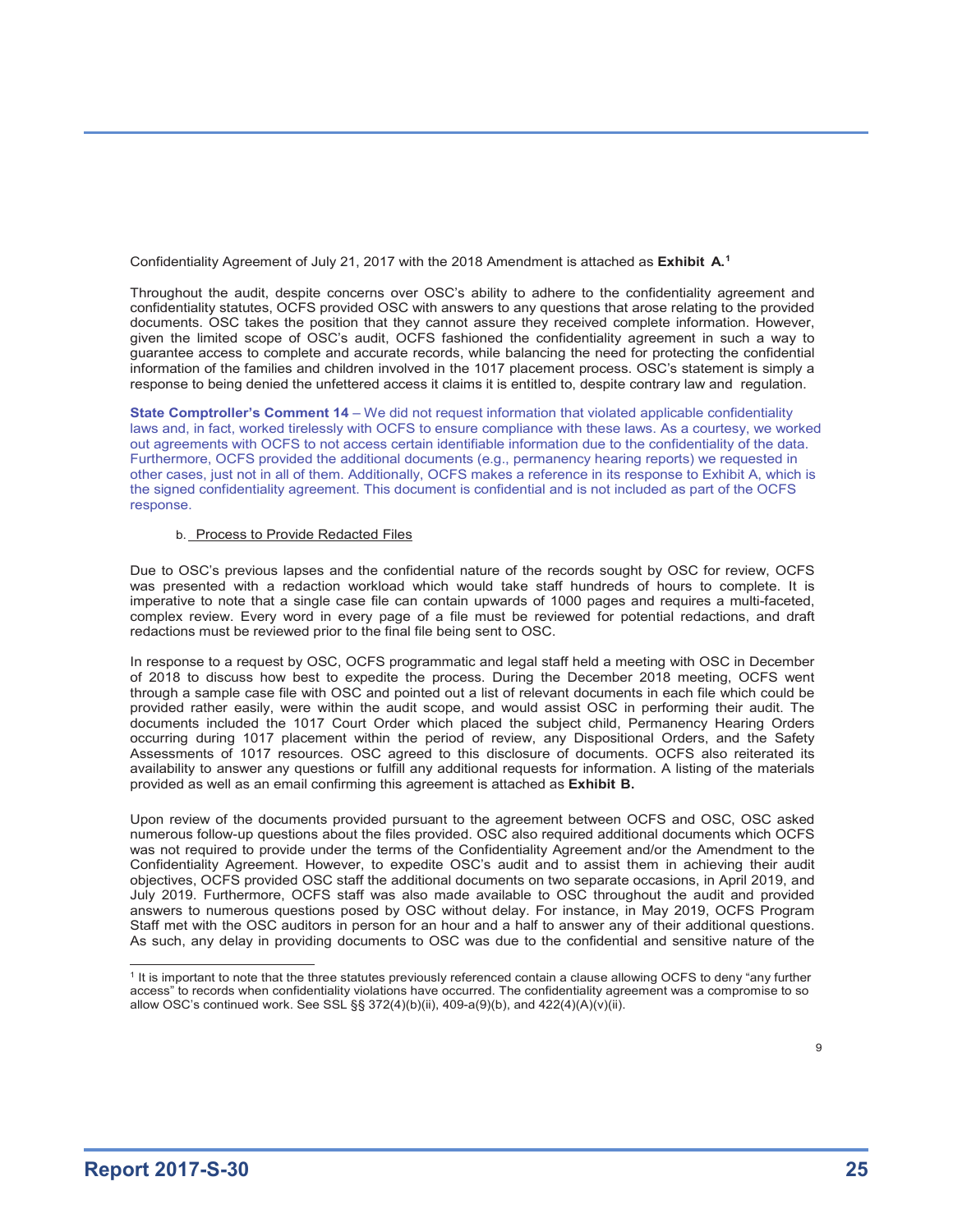documents and the statutory responsibility to maintain that confidentiality.

OCFS has a responsibility to every citizen of New York State to protect that individual's confidential information to the full extent of the law. OSC's characterization of OCFS' protection of confidential information as a hindrance to OSC's audit is a gross mischaracterization of the facts. At all times, OCFS adhered to the confidentiality agreement agreed to by the parties. OCFS sought assurances and employed reasonable safeguards to protect confidential information and still provided OSC with the material needed to complete its audit in a timely manner.

OCFS again appreciates the opportunity to respond to OSC' draft report and the opportunity to provide further clarity on the final report. If you have any questions regarding this response, please contact Bonnie Hahn at Bonnie.Hahn@ocfs.ny.gov.

Sincerely,

Lisa Ghartey Ogundimu Deputy Commissioner Division of Child Welfare and Community Services

cc: Sheila J Poole, Commissioner Brendan Schaefer, Director Internal Audit